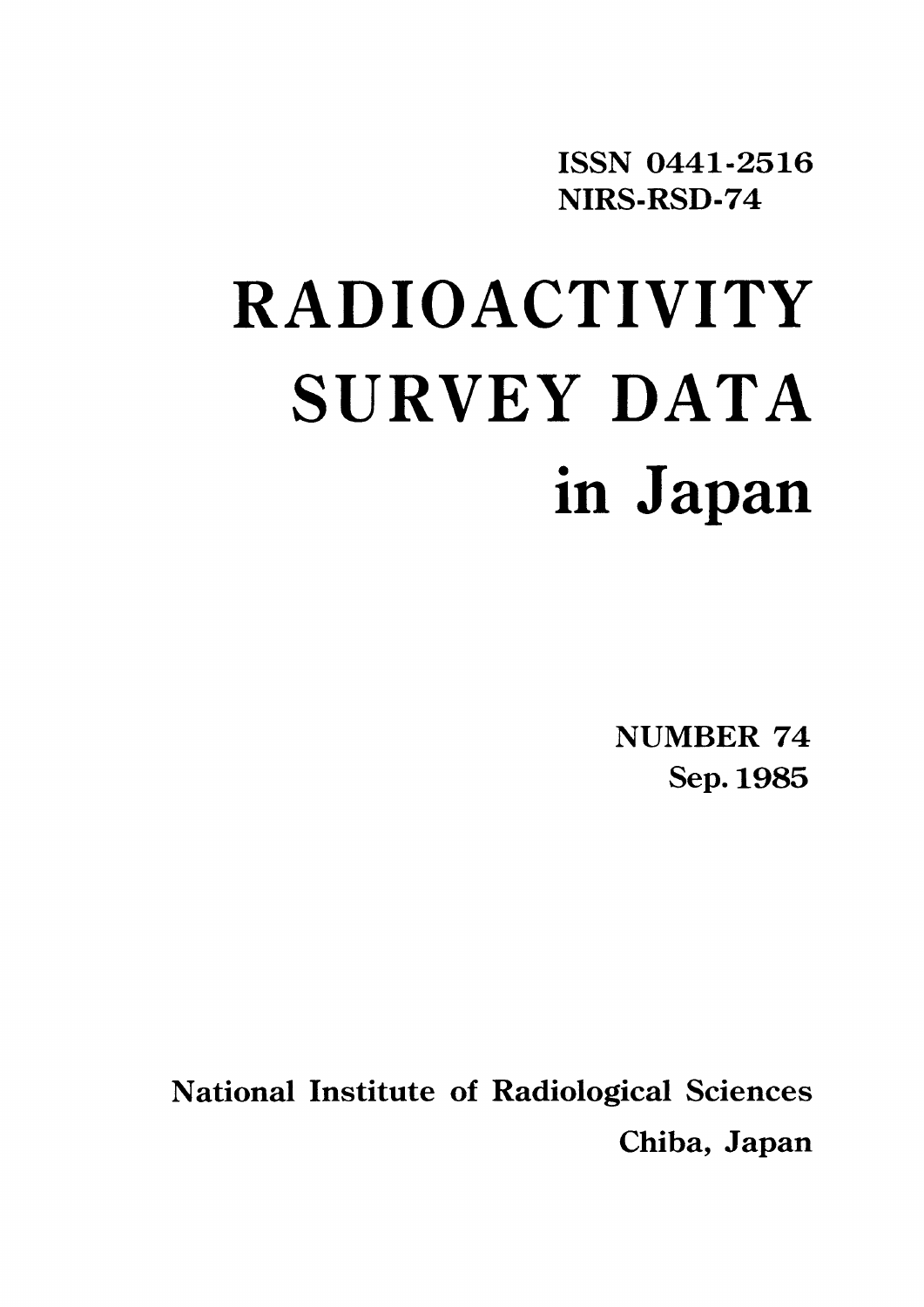## Radioactivity Survey Data inJapan

## Number 74

## September 1985

## **Contents**

|                                  | Page |                                                                                                                                                                                                                                                                       |
|----------------------------------|------|-----------------------------------------------------------------------------------------------------------------------------------------------------------------------------------------------------------------------------------------------------------------------|
|                                  |      |                                                                                                                                                                                                                                                                       |
| (Japan Chemical Analysis Center) |      |                                                                                                                                                                                                                                                                       |
|                                  |      |                                                                                                                                                                                                                                                                       |
|                                  |      |                                                                                                                                                                                                                                                                       |
|                                  |      |                                                                                                                                                                                                                                                                       |
|                                  |      |                                                                                                                                                                                                                                                                       |
|                                  |      |                                                                                                                                                                                                                                                                       |
|                                  |      |                                                                                                                                                                                                                                                                       |
|                                  |      |                                                                                                                                                                                                                                                                       |
| (for domestic program)           |      |                                                                                                                                                                                                                                                                       |
|                                  |      |                                                                                                                                                                                                                                                                       |
| (for WHO program)                |      |                                                                                                                                                                                                                                                                       |
| (2)                              |      |                                                                                                                                                                                                                                                                       |
| (3)                              |      |                                                                                                                                                                                                                                                                       |
| (4)                              |      |                                                                                                                                                                                                                                                                       |
| (5)                              |      |                                                                                                                                                                                                                                                                       |
| (6)                              |      |                                                                                                                                                                                                                                                                       |
| (7)                              |      |                                                                                                                                                                                                                                                                       |
|                                  |      | 4. Determination of Stable Strontium, Calcium and Potassium  4<br>Strontium-90 and Cesium-137 in Airborne Dust 12<br>Strontium-90 and Cesium-137 in Service Water14<br>Strontium-90 and Cesium-137 in Sea Water 21<br>Strontium-90 and Cesium-137 in Sea Sediments 23 |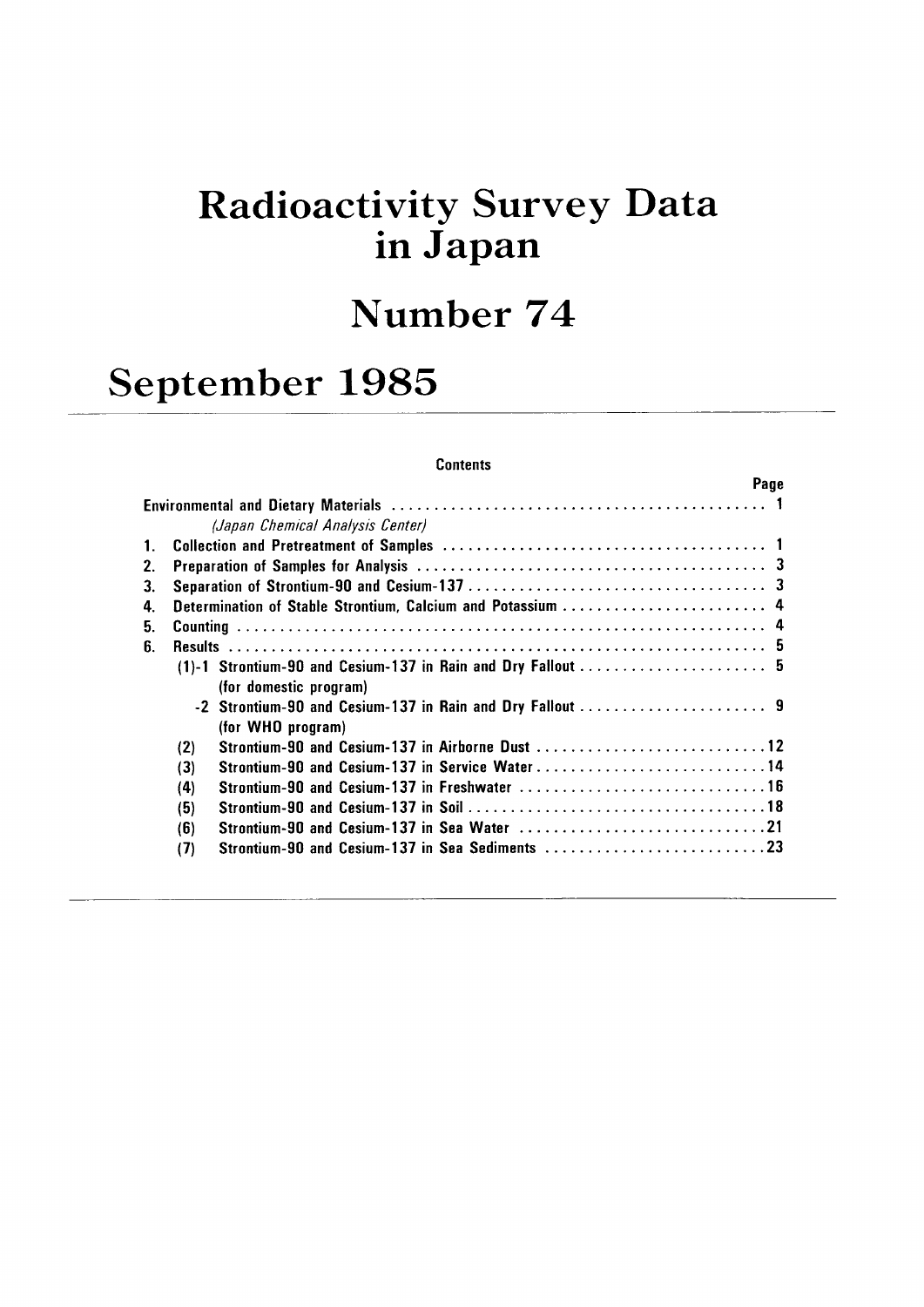**Environmental and Dietary Materials\*** 

(Japan Chemical Analysis Center)

**Collection and pretreatment of samples**  $\mathbf{1}$ .

(1) Rain and dry fallout

Rain and dry fallout was collected monthly on a sampling tray, approximately 5000 cm<sup>2</sup> in area, which was filled with water to a depth of 1 cm at the beginning of every month.

The sample was filtered after strontium and cesium carriers were added. The tray was washed with  $5\ell$  of distilled water and the washing was combined to the filtrate.

The sample was passed through a cation exchange column (500 m $\ell$  of Dowex 50W X8, 50~100 mesh, Na form) at a rate of 80 m $\ell$ /min.

### (2) Airborne dust

Airborne dust was collected by an electrostatic precipitator or a filter air sampler for every three months at a rate of more than 3000 m<sup>3</sup> per month. The sampling was done 1 to 1.5 meters above the ground.

(3) Service water and freshwater

Service water, 100  $\ell$  each, was collected at an intake of the water-treatment plant and at the tap after water was left running for five minutes. Water, to which added carriers of strontium and cesium immediately after sampling, was vigorously stirred and filtered. The subsequent process was the same as that described in the section (1). Freshwater was treated in the same way as the service water.

## $(4)$  Soil

Soil was collected from the location in the spacious and flat area without past disturbance on the surface caused by duststorms, inflow and outflow due to precipitation, and so on. Any places located under trees in a forest, in a stony area or inside of river banks were avoided. Soil was taken from two layers of different depths,  $0 \sim 5$  cm and  $5 \sim 20$  cm. In the course of airdrying, lumps were crushed by hand, and roots of plants and pebbles were removed. The soil was then passed through a 2 mm sieve to remove small gravels.

## (5) Sea water

Sea water was collected at the fixed stations where the effect of terrestrial fresh water from rivers was expected to be negligibly small. A special consideration was also given to weather conditions. The sampling was carried out when there was no rainfall for the last few days. To prevent contamination, water samples were collected at the bow of a sampling boat just before she stood still by scooping surface water using a polyethylene bucket. Immediately after the collection, the samples were acidified to a pH lower than 3 by adding concentrated hydrochloric acid in a ratio of 1 m $\ell$  to 1 $\ell$  of sea water, and then stored in  $20-\ell$  polyethylene containers. The sampling equipments as well as containers were thoroughly rinsed with dilute hydrochloric acid and then with distilled water before use. Two hundred milliliters of sea water was also collected at the same stations for the determination of chlorinity.

(6) Sea sediments

Sediment was collected in the same area as that for the sea water sample, taking the following criteria into account:

- The depth of water exceeds 1 m at low tide.  $a<sub>r</sub>$
- No significant sedimental movement is  $\mathbf{h}$ . observed in the vicinity of concern.
- Mud, silt and fine sand are preferable.  $\mathbf{c}$ .

A conventional sediment sampling device was used for collecting the top few centimeters of surface sediment. Approximately 4 kg of the sample in wet weight was spread on a large porcelain dish and dried in an electric oven at 105 to 110 $\degree$ C to a costant weight.

## (7) Total diet

A full one day ordinary diet including three meals, water, tea and other in-between snacks for five persons was collected as a sample of "total diet". The sample in a large stainless steel pan was carbonized carefully by direct application of gas flame, and was transfered to a porcelain dish and then ashed at 500 $\degree$ C in an electric muffle furnace.

#### $(8)$ Rice

Polished rice was collected in producing districts at the harvest and in consuming areas when new crops were first put on sale. The sample was carbonized and ashed in a porcelain dish.

Samples were sent to the Center from 32 contracted prefectures.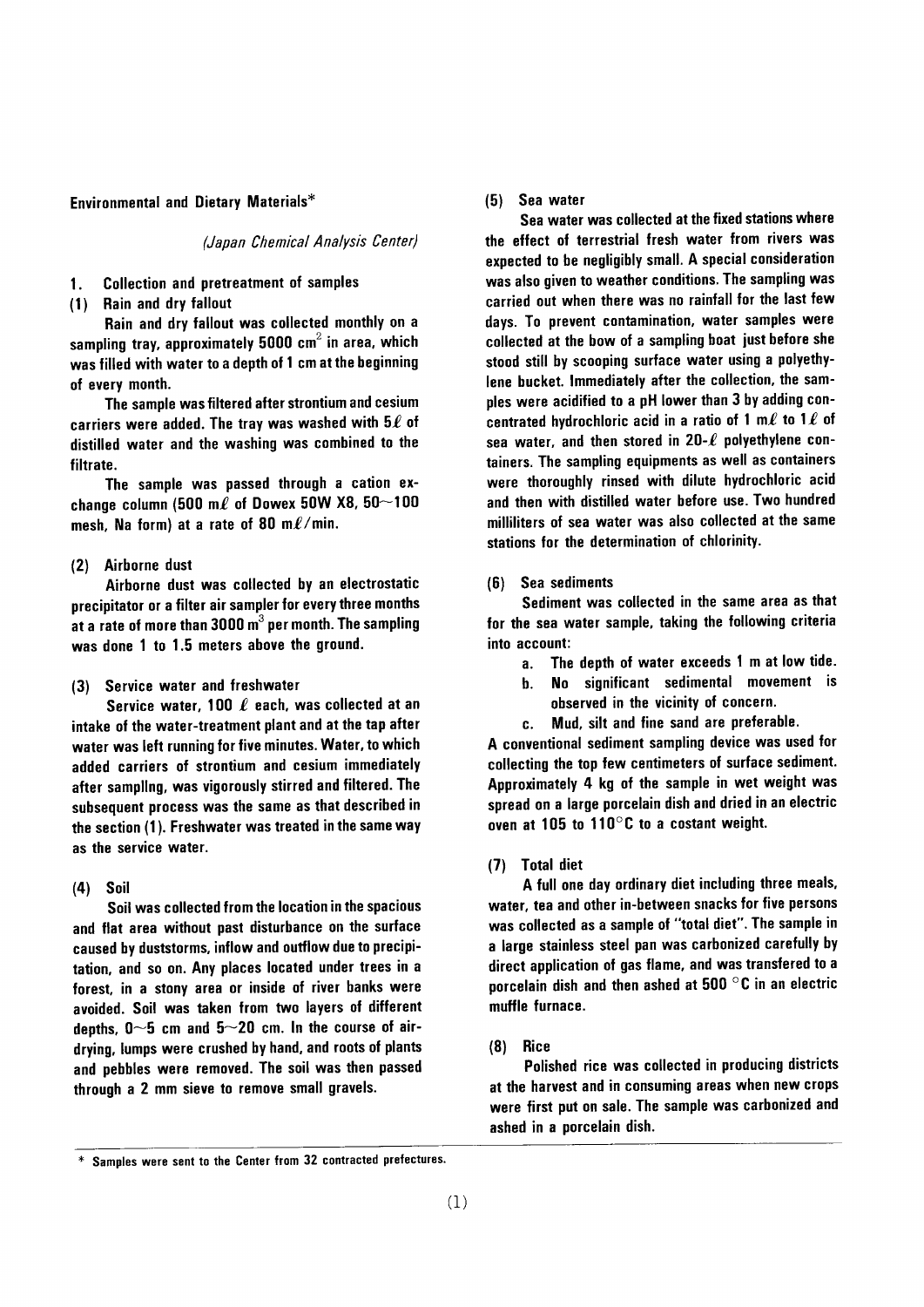## $(9)$  Milk

Raw milk was collected in producing districts and commercial milk was purchased in consuming districts. Milk in a stainless steel pan or a porcelain dish was evaporated to dryness followed by carbonization and ashing.

## (10) Vegetables

Spinach and Japanese radish were selected as the representatives for leaf vegetables and for non-starch roots, respectively. After removing soil, the edible part of vegetable sample was dried and carbonized in a stainless steel pan or a porcelain dish.

## $(11)$  Tea

Five hundred grams of manufactured green tea was collected, carbonized and ashed in a stainless steel pan or a porcelain dish.

## (12) Fish, shellfish and seaweeds

a. Sea fish and freshwater fish

Fish was rinsed with water and blotted with a filter paper. Only the edible part was used in case of larger sized fish, and the whole part was used in case of smaller ones. Each sample was weighed and placed in a stainless steel pan or a porcelain dish. After carbonized, the sample was ashed in an electric muffle furnace.

**b.** Shellfish

Approximately 4 kg of shellfish including the shells was collected or purchased. After removing the shells, it was treated in the same way as that for the sea fish.

c. Seaweeds

Edible seaweeds were collected and rinsed with water to remove sand and other adhering matters on the surface. These were removed of excess water, weighed dried and ashed.

Table 1 shows detailes of sample collection.

| Sample                                           | Frequency of sampling                             | Quantity of sample             |
|--------------------------------------------------|---------------------------------------------------|--------------------------------|
| $=$ Environmental materials $=$                  |                                                   |                                |
| (1) Rain and dry fallout                         |                                                   |                                |
| For domestic program<br>1.                       | monthly                                           |                                |
| For WHO program<br>2                             | monthly                                           |                                |
| (2) Airborne dust                                | quarterly                                         | $>$ 3000 m <sup>3</sup> /month |
| (3) Service water and freshwater                 |                                                   |                                |
| Service water (source water)                     | semiyearly (June and December)                    | 100l                           |
| 2<br>Service water (tap water)                   | semiyearly (June and December)                    | 100l                           |
| Freshwater<br>3.                                 | yearly (fishing season)                           | 100l                           |
| $(4)$ Soil                                       |                                                   |                                |
| $0\nu$ -5 cm                                     | yearly (June or July)                             | 4 ka                           |
| $2.5 - 20$ cm                                    | yearly (June or July)                             | 4 kg                           |
| (5) Sea water                                    | yearly (July or August)                           | 40l                            |
| (6) Sea sediments                                | yearly (July or August)                           | 4 ka                           |
| $=$ Dietary materials $=$                        |                                                   |                                |
| (7) Total diet                                   | semiyearly (June, November or<br>December)        | daily amount for 5 person      |
| $(8)$ Rice                                       |                                                   |                                |
| Producing districts                              | yearly (harvesting season)                        | 5 kg (polished rice)           |
| Consuming districts<br>2                         | yearly (harvesting season)                        | 5 kg (polished rice)           |
| $(9)$ Milk                                       |                                                   |                                |
| Producing districts for<br>WHO program           | quarterly (February, May, August and<br>November) | 3l                             |
| 2<br>Producing districts for<br>domestic program | semiyearly (February and August)                  | 3l                             |

Table 1 Details of sample collection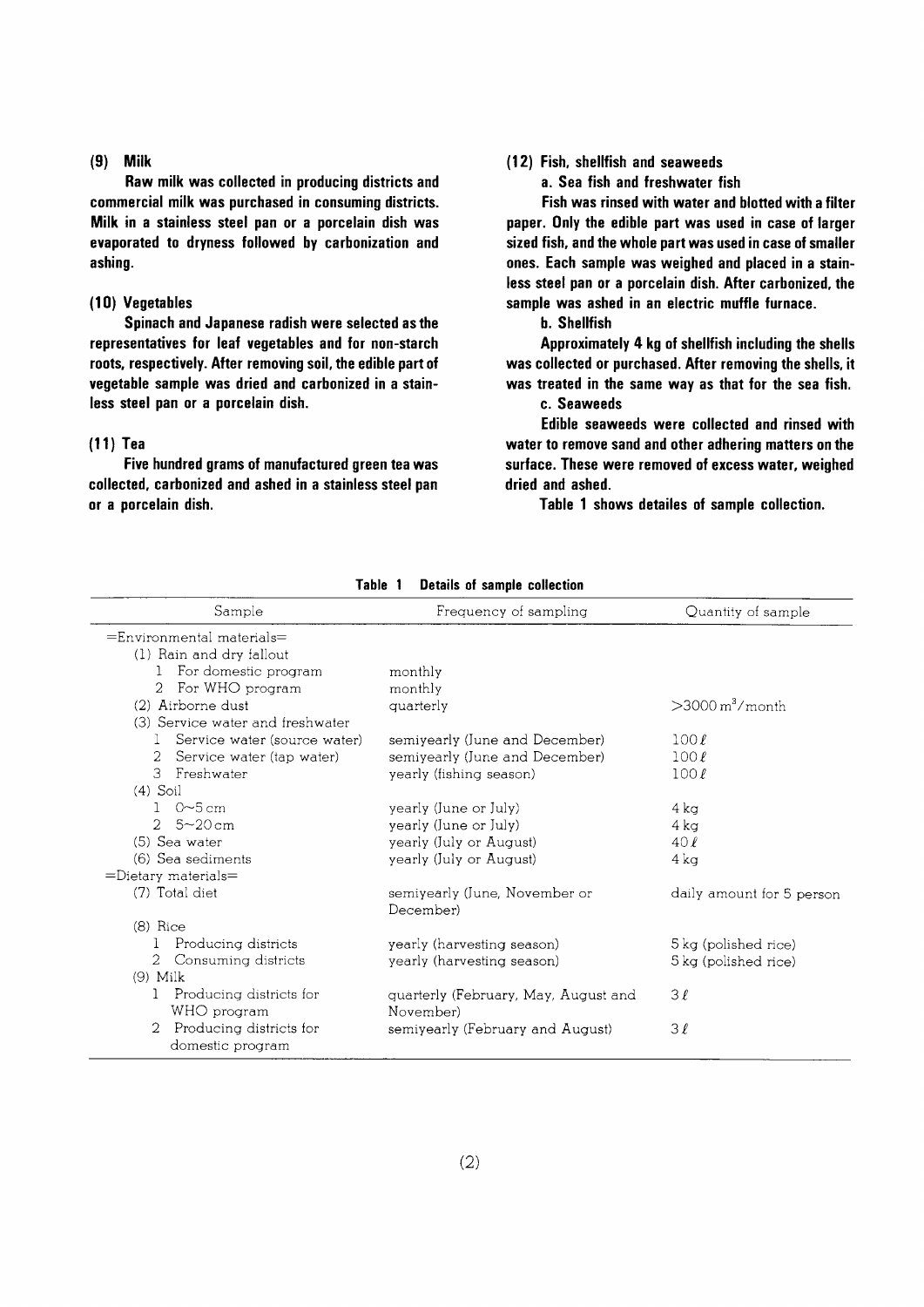|                   | Sample                             | Frequency of sampling                | Quantity of sample      |
|-------------------|------------------------------------|--------------------------------------|-------------------------|
|                   | 3 Consuming districts              | semiyearly (February and August)     | 3l                      |
|                   | 4 Powdered milk                    | semiyearly (April and October)       | $2 - 3$ kg              |
| $(10)$ Vegetables |                                    |                                      |                         |
|                   | 1 Producing districts              | yearly (hervesting season)           | 4 ka                    |
|                   | 2 Consuming districts              | yearly (harvesting season)           | 4 ka                    |
| $(11)$ Tea        |                                    | yearly (the first harvesting season) | 500g (manufactured tea) |
|                   | (12) Fish, shellfish, and seaweeds |                                      |                         |
|                   | Sea fish                           | yearly (fishing season)              | $4 \text{ kg}$          |
|                   | 2 Freshwater fish                  | yearly (fishing season)              | 4 ka                    |
|                   | 3 Shellfish                        | yearly (fishing season)<br>4 ka      |                         |
| 4                 | Seaweeds                           | yearly (fishing season)              | $2\sim3\,\mathrm{kg}$   |

## 2. Preparation of samples for analysis

## (1) Rain, service water and freshwater

Strontium and cesium were eluted with hydrochloric acid from the cation exchange column. The residue of rain sample on the filter paper was ashed in an electric muffle furnace and the ash was dissolved in hydrochlbric acid. The insoluble part was filtered and washed. The filtrate and the washings were combined to the previous eluate and used for radiochemical analysis.

### $(2)$  Soil

Air-dried soil was passed through a 20 mesh sieve. The sieved sample was heated, in the presence of strontium and cesium carriers, together with sodium hydroxide. The sample was then heated with hydrochloric acid and the insoluble part was filtered and washed. The combined solution of the filtrate and washings was used for radiochemical analysis.

#### $(3)$ Sea sedments

After removal of pebbles, shells and other foreign matters, the sediment sample was dried in a hot-air oven and ground finely with a mortar. The sample was passed through a 20 mesh sieve. The further preparation of the sample was the same as that described in the section  $2-(2)$ .

### $(4)$  Rice

The ashed sample was pulverlized with a porcelain mortar and passed through a 42 mesh sieve. The sieved sample to which both strontium and cesium carriers were added, was digested with hydrochloric acid by heating. After the sample was heated again with nitric acid to dryness, strontium and cesium were extracted with hydrochloric acid and water. The insoluble part was filtered and washed. The filtrate and washings were combined for subsequent radiochemical analysis.

(5) Airborne dust, diet, milk, vegetable, fish and shellfish, seaweeds, tea, and others.

These ashed samples were treated with the same procedure as that described in the section  $2-(4)$ .

- 3. Separation of strontiunm-90 and cesium-137
- (1) Strontium-90

Sample solutions, prepared as in the foregoing sections  $2-(1)$  through  $2-(5)$ , were neutralized with sodium hydroxide. After sodium carbonate was added, the precipitate of strontium and calcium carbonates was separated. The supernatant solution was retained for cesium-137 determination. The carbonates were dissolved in hydrochloric acid and calcium and strontium were precipitated as oxalates. The precipitate was dissolved in nitric acid and strontium was separated from calcium by successive fuming nitric acid separations. Iron scavenge was made after addition of ferric iron carrier followed by barium chromate separation after addition of barium carrier to remove radium, its daughters and lead. Strontium was recovered as carbonate, and the precipitate was dried and weighed to determine strontium recovery. The strontium carbonate was dissolved in hydrochloric acid and the iron carrier was added. The solution was allowed to stand for two weeks for strontium-90 and yttrium-90 to attain equilibrium. The yttrium-90 was coprecipitated with ferric hydroxide and the precipitate was filtered off, washed and counted.

## $(2)$  Cesium-137

The supernatant separated from the strontium fraction in the solution was acidified with hydrochloric acid.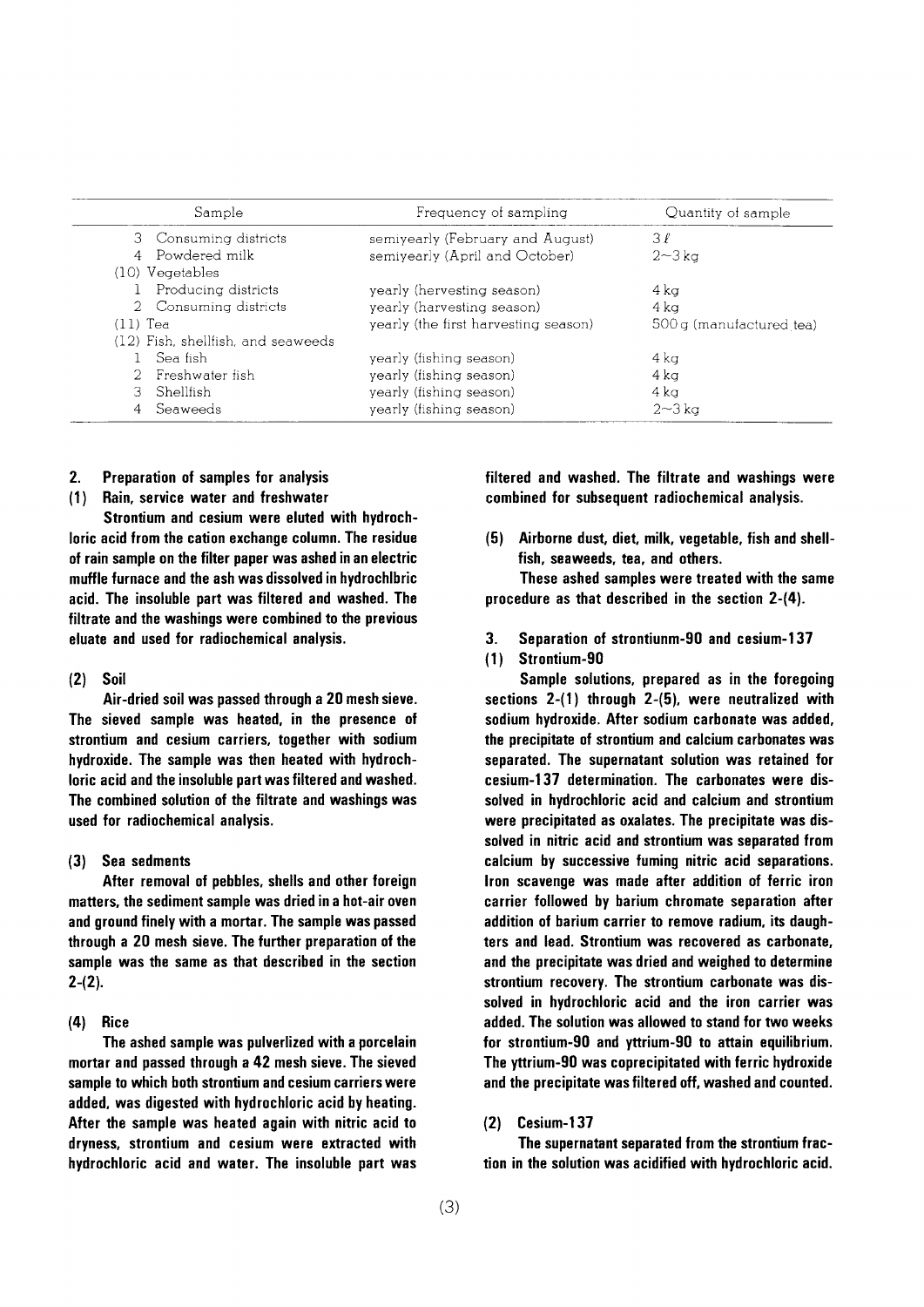While stirring the solution, cesium was adsorbed on ammonium molybdophosphate.

After filtered off and washed with dilute nitric acid, the precipitate was dissolved in 2.5N sodium hydroxide solution. Ammonia was removed completely from the solution by boiling. The solution was adjusted to pH 8.2 with hydrochloric acid and allowed to cool. Molybdenum hydroxide which came out in the solution, was filtered off and washed with water. In such circumstance that contamination by rubidium-87 was not negligible for the measurement of cesium-137, the follwing ion-exchange procedure was applied. A fixed amount of ferric chloride solution was added to the solution dissolved with 2.5N sodium hydroxide. Ammonia and molybdenum hydroxide were removed as described above. Ethylenediaminetetraaceticacid tetrasodium salt was added to the filtrate and washings. Cesium and rubidium were adsorbed on a cation exchange resin. Cesium was separated from rubidium by eluting with hydrochloric acid.

To this eluate or the filtrate and washings after removing molybdenum hydroxide, chloroplatinic acid solution was added to precipitate cesium. The precipitate was filtered onto a tared paper in a demountable filter and washed with water and then ethanol.

After fixing the filter paper on a tared planchette and drying it, the chemical yield of cesium was determined by weighing the precipitate with the planchette. Radioactivity from cesium-137 was measured for this precipitate. 4. Determination of stable strontium, calcium and notassium

A weighed amount of soil or sea sediment was treated under heating with sodium hydroxide and then with hydrochloric acid for extraction. A weighed aliquot of ashed samples of total diet, vegetables, milk, fish, shellfish or seeweeds was digested using hydrochloric acid or nitric acid, hydrofluoric acid being used when necessary. The extract was made up to an appropriate volume with dilute hydrochloric acid. The sample solution was analyzed for calcium by titration with standard potassium permanganate solution after separating calcium as oxalate. Atomic absorption spectroscopy was applied when appropriate. Stable strontium and potassium were determined by atomic absorption and flame emission spectrometry, respectively.

5. **Counting** 

After the radiochemical separation, the mounted precipitates were counted for activity using low background beta counters normally for 60 min. Net sample counting rates were corrected for counter efficeiency, recovery, self-absorption and decay to obtain the content of strontium-90 and cesium-137 radioactivity per sample aliquot. From the results, concentrations of these nuclides in the original samples were calculated.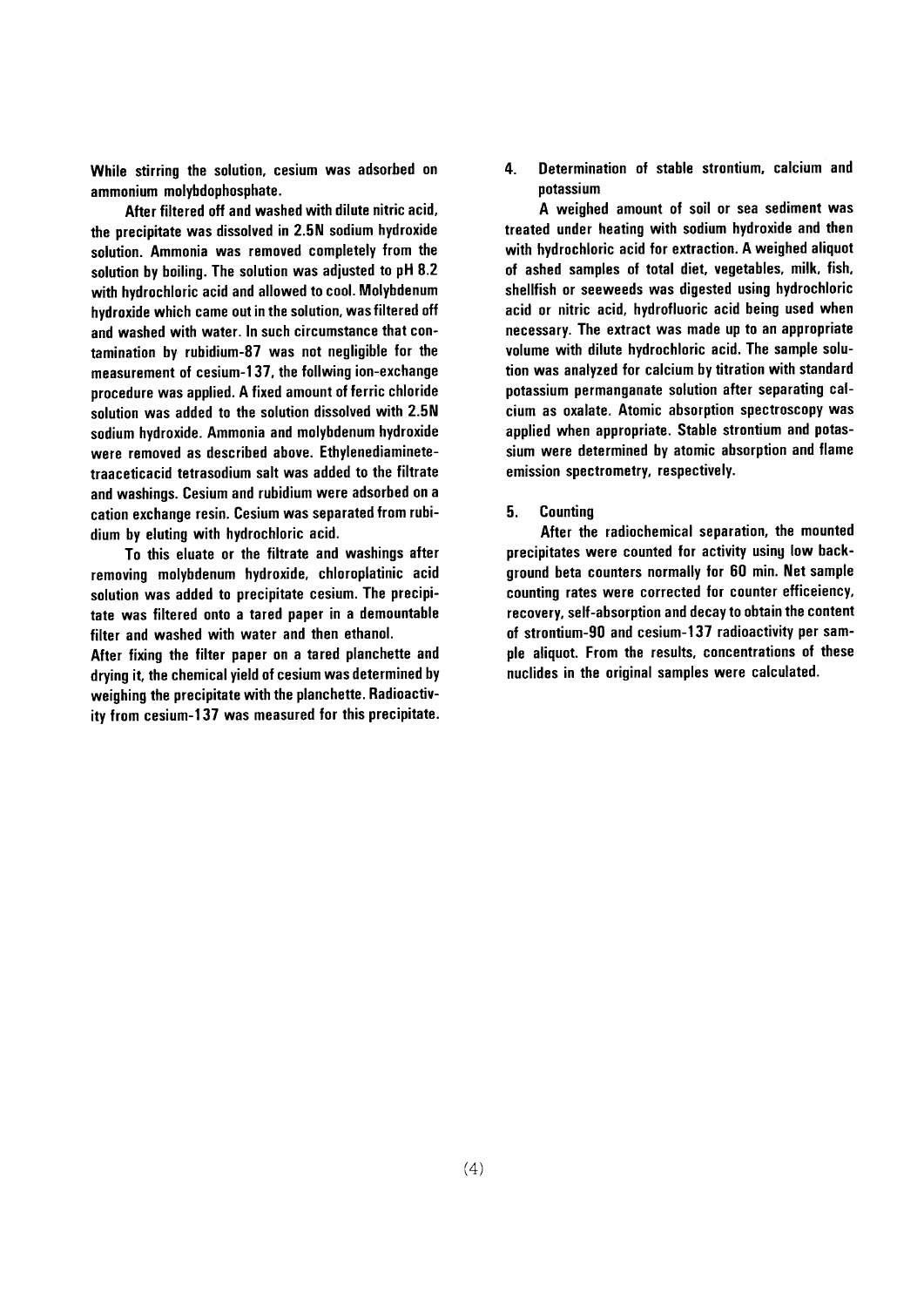## 6. Results

## (1)-1 Strontium-90 and Cesium-137 in Rain and Dry Fallout (for domestic program) (from May 1985 to Dec. 1985)

-continued from No. 72 of this publication-

| Table (1)-1: Strontium-90 and Cesium-137 Rain and Dry Fallout |                    |                       |                           |                                     |
|---------------------------------------------------------------|--------------------|-----------------------|---------------------------|-------------------------------------|
| Location                                                      | Duration<br>(days) | Precipitation<br>(mm) | $^{90}Sr$<br>$(mCi/km^2)$ | $^{137}\mathrm{Cs}$<br>$(mCi/km^2)$ |
| May, 1985                                                     |                    |                       |                           |                                     |
| Matsue, SHIMANE                                               | 31                 | 157.1                 | $0.002 \pm 0.0006$        | $0.002 \pm 0.0005$                  |
| June, 1985                                                    |                    |                       |                           |                                     |
| Aomori, AOMORI                                                | 31                 | 39.5                  | $0.011 \pm 0.0009$        | $0.003 \pm 0.0007$                  |
| Matsue, SHIMANE                                               | 32                 | 285.1                 | $0.001 \pm 0.0006$        | $0.001 \pm 0.0005$                  |
| July, 1985                                                    |                    |                       |                           |                                     |
| Sapporo, HOKKAIDO                                             | 32                 | 99.5                  | $0.001 \pm 0.0005$        | $0.002 \pm 0.0006$                  |
| Aomori, AOMORI                                                | 32                 | 122.0                 | $0.014 \pm 0.0009$        | $0.001 \pm 0.0006$                  |
| Onagawa-machi, MIYAGI                                         | 33                 | 141.2                 | $0.005 \pm 0.0007$        | $0.002 \pm 0.0006$                  |
|                                                               | 32                 | 172.6                 | $0.002 \pm 0.0006$        | $0.002 \pm 0.0006$                  |
| Ookuma-machi, FUKUSHIMA                                       |                    |                       |                           |                                     |
| Mito, IBARAGI                                                 | 32                 | 83.0                  | $0.003 \pm 0.0006$        | $0.000 \pm 0.0006$                  |
| Shinjuku, TOKYO                                               | 32                 | 79.2                  | $0.003 \pm 0.0006$        | $0.001 \pm 0.0005$                  |
| Yokohama, KANAGAWA                                            | 31                 | 75.4                  | $0.003 \pm 0.0006$        | $0.002 \pm 0.0005$                  |
| Fukui, FUKUI                                                  | 32                 | 365.7                 | $0.002 \pm 0.0006$        | $0.001 \pm 0.0005$                  |
| Shizuoka, SHIZUOKA                                            | 32                 | 89.0                  | $0.001 \pm 0.0006$        | $0.000 \pm 0.0005$                  |
| Kyoto, KYOTO                                                  | 33                 | 175.0                 | $0.001 \pm 0.0005$        | $0.000 \pm 0.0004$                  |
| Wakayama, WAKAYAMA                                            | 31                 | 46.9                  | $0.000 \pm 0.0005$        | $0.000 \pm 0.0005$                  |
| Tottori, TOTTORI                                              | 32                 | 176.5                 | $0.002 \pm 0.0006$        | $0.001 \pm 0.0005$                  |
|                                                               | 31                 | 240.7                 | $0.002 \pm 0.0006$        | $0.000 \pm 0.0005$                  |
| Matsue, SHIMANE                                               |                    |                       |                           |                                     |
| Matsuyama, EHIME                                              | 32                 | 120.0                 | $0.001 \pm 0.0005$        | $0.001 \pm 0.0006$                  |
| Dazaifi, FUKUOKA                                              | 32                 | 206.4                 | $0.000 \pm 0.0005$        | $0.002 \pm 0.0006$                  |
| Saga, SAGA                                                    | 34                 | 222.1                 | $0.000 \pm 0.0005$        | $0.000 \pm 0.0005$                  |
| Nagasaki, NAGASAKI                                            | 32                 | 293.0                 | $0.002 \pm 0.0006$        | $0.001 \pm 0.0006$                  |
| Yonagusuku-mura, OKINAWA                                      | 29                 | 53.0                  | $0.001 \pm 0.0007$        | $0.001 \pm 0.0007$                  |
| August, 1985                                                  |                    |                       |                           |                                     |
| Sapporo, HOKKAIDO                                             | 33                 | 137.5                 | $0.002 \pm 0.0005$        | $0.001 \pm 0.0005$                  |
| Aomori, AOMORI                                                | 33                 | 77.0                  | $0.010 \pm 0.0009$        | $0.003 \pm 0.0006$                  |
| Onagawa-machi, MIYAGI                                         | 31                 | 1.9                   | $0.004 \pm 0.0007$        | $0.003 \pm 0.0006$                  |
| Yamagata, YAMAGATA                                            | 33                 | 15.5                  | $0.000 \pm 0.0005$        | $0.001 \pm 0.0006$                  |
|                                                               | 34                 | 66.8                  | $0.001 \pm 0.0006$        | $0.000 \pm 0.0005$                  |
| Ookuma-machi, FUKUSHIMA                                       |                    |                       |                           |                                     |
| Mito, IBARAGI                                                 | 32                 | 128.5                 | $0.002 \pm 0.0006$        | $0.000 \pm 0.0006$                  |
| Shinjuku, TOKYO                                               | 33                 | 173.2                 | $0.001 \pm 0.0005$        | $0.001 \pm 0.0004$                  |
| Yokohama, KANAGAWA                                            | 32                 | 227.2                 | $0.002 \pm 0.0006$        | $0.001 \pm 0.0005$                  |
| Fukui, FUKUI                                                  | 33                 | 30.7                  | $0.002 \pm 0.0006$        | $0.001 \pm 0.0005$                  |
| Shizuoka, SHIZUOKA                                            | 33                 | 277.0                 | $0.001 \pm 0.0006$        | $0.001 \pm 0.0004$                  |
| Nagoya, AICHI                                                 | 33                 | 114.1                 | $0.000 \pm 0.0006$        | $0.001 \pm 0.0005$                  |
| Kyoto, KYOTO                                                  | 30                 | 9.3                   | $0.001 \pm 0.0005$        | $0.001 \pm 0.0005$                  |
|                                                               |                    |                       |                           |                                     |

 $T_2$  bl =  $(4)$   $(4)$   $64$ لأعب a nast  $127B...$ d Dry Fallout  $\mathbf{a}$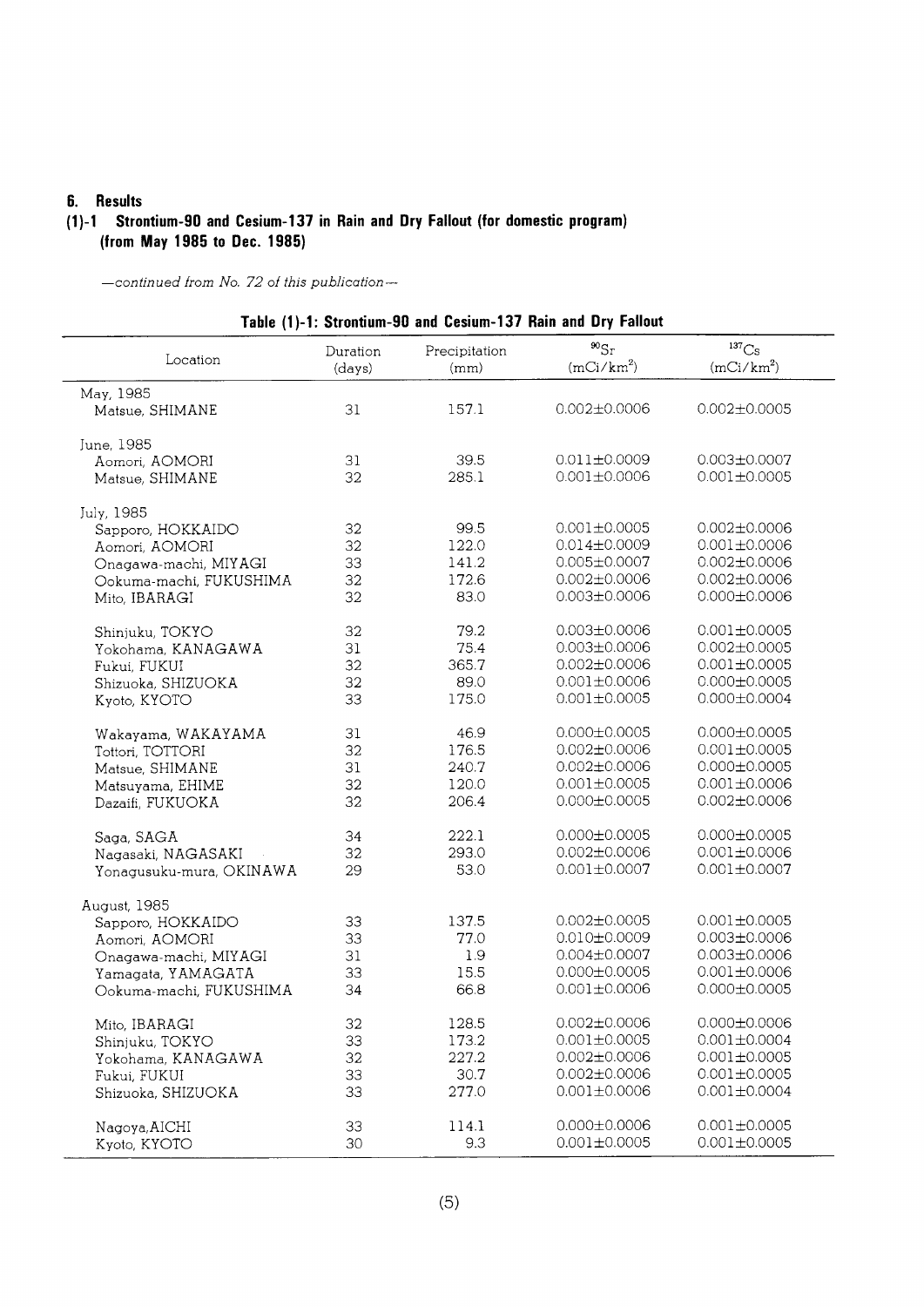| Location                 | Duration<br>(days) | Precipitation<br>(mm) | $^{90}\mathrm{Sr}$<br>$(mCi/km^2)$ | $^{137}\mathrm{Cs}$<br>$(mCi/km^2)$ |
|--------------------------|--------------------|-----------------------|------------------------------------|-------------------------------------|
| Kobe, HYOGO              | 32                 | 32.1                  | $0.001 \pm 0.0005$                 | $0.000 \pm 0.0005$                  |
| Wakayama, WAKAYAMA       | 33                 | 71.1                  | $0.002 \pm 0.0006$                 | $0.001 \pm 0.0005$                  |
| Tottori, TOTTORI         | 32                 | 20.6                  | $0.018 \pm 0.0011$                 | $0.002 \pm 0.0006$                  |
| Matsue, SHIMANE          | 32                 | 6.0                   | $0.000 \pm 0.0006$                 | $0.001 \pm 0.0006$                  |
|                          | 33                 | 30.6                  | $0.014 \pm 0.0010$                 | $0.000 \pm 0.0005$                  |
| Hiroshima, HIROSHIMA     |                    |                       |                                    |                                     |
| Matsuyama, EHIME         | 33                 | 51.5                  | $0.001 \pm 0.0005$                 | $0.002 \pm 0.0005$                  |
| Dazaifu, FUKUOKA         | 33                 | 84.5                  | $0.002 \pm 0.0006$                 | $0.001 \pm 0.0005$                  |
| Saga, SAGA               | 33                 | 93.6                  | $0.001 \pm 0.0005$                 | $0.000 \pm 0.0005$                  |
| Nagasaki, NAGASAKI       | 33                 | 183.5                 | $0.002 \pm 0.0005$                 | $0.000 \pm 0.0005$                  |
| Yonagusuku-mura, OKINAWA | 35                 | 404.5                 | $0.001 \pm 0.0005$                 | $0.000 \pm 0.0005$                  |
|                          |                    |                       |                                    |                                     |
| September, 1985          |                    |                       |                                    |                                     |
| Sapporo, HOKKAIDO        | 30                 | 85.5                  | $0.002 \pm 0.0006$                 | $0.001 \pm 0.0004$                  |
| Aomori, AOMORI           | 30                 | 48.0                  | 0.008±0.0008                       | $0.002 \pm 0.0005$                  |
| Onagawa-machi, MIYAGI    | 33                 | 297.2                 | $0.002 \pm 0.0006$                 | $0.001 \pm 0.0005$                  |
| Yamagata, YAMAGATA       | 30                 | 167.1                 | $0.002 \pm 0.0006$                 | $0.001 \pm 0.0004$                  |
| Ookuma-machi, FUKUSHIMA  | 29                 | 293.8                 | $0.002 \pm 0.0006$                 | $0.001 \pm 0.0005$                  |
|                          |                    |                       |                                    |                                     |
| Mito, IBARAGI            | 31                 | 101.0                 | $0.001 \pm 0.0006$                 | $0.001 \pm 0.0005$                  |
| Shinjuku, TOKYO          | 30                 | 127.4                 | $0.002 \pm 0.0006$                 | $0.001 \pm 0.0005$                  |
| Yokohama, KANAGAWA       | 31                 | 102.2                 | $0.002 \pm 0.0006$                 | $0.000 \pm 0.0004$                  |
| Fukui, FUKUI             | 29                 | 355.7                 | $0.001 \pm 0.0005$                 | $0.000 \pm 0.0004$                  |
| Shizuoka, SHIZUOKA       | 30                 | 209.5                 | $0.001 \pm 0.0006$                 | $0.001 \pm 0.0004$                  |
|                          |                    |                       |                                    |                                     |
| Nagoya, AICHI            | 30                 | 137.6                 | $0.001 \pm 0.0005$                 | $0.001 \pm 0.0005$                  |
| Kyoto, KYOTO             | 31                 | 157.2                 | $0.004 \pm 0.0007$                 | $0.002 \pm 0.0005$                  |
| Kobe, HYOGO              | 31                 | 60.9                  | $0.001 \pm 0.0005$                 | $0.002 \pm 0.0006$                  |
| Wakayama, WAKAYAMA       | 29                 | 164.0                 | $0.003 \pm 0.0007$                 | $0.000 \pm 0.0005$                  |
| Tottori, TOTTORI         | 31                 | 308.2                 | $0.007 \pm 0.0008$                 | $0.001 \pm 0.0005$                  |
|                          |                    |                       |                                    |                                     |
| Matsue, SHIMANE          | 31                 | 278.0                 | $0.001 \pm 0.0005$                 | $0.001 \pm 0.0005$                  |
| Hiroshima, HIROSHIMA     | 30                 | 164.3                 | $0.006 \pm 0.0008$                 | $0.001 \pm 0.0004$                  |
| Matsuyama, EHIME         | 30                 | 64.5                  | $0.002 \pm 0.0006$                 | $0.001 \pm 0.0004$                  |
| Dazaifu, FUKUOKA         | 30                 | 314.5                 | $0.001 \pm 0.0005$                 | $0.000 \pm 0.0005$                  |
| Saga, SAGA               | 30                 | 249.7                 | $0.002 \pm 0.0005$                 | $0.000 \pm 0.0004$                  |
|                          |                    |                       |                                    |                                     |
| Nagasaki, NAGASAKI       | 30                 | 364.5                 | $0.001 \pm 0.0005$                 | $0.000 \pm 0.0004$                  |
| Yonagusuku-mura, OKINAWA | 29                 | 155.0                 | $0.001 \pm 0.0005$                 | $0.000 \pm 0.0004$                  |
|                          |                    |                       |                                    |                                     |
| October, 1985            |                    |                       |                                    |                                     |
| Sapporo, HOKKAIDO        | 32                 | 135.0                 | $0.002 \pm 0.0006$                 | $0.002 \pm 0.0005$                  |
| Aomori, AOMORI           | 32                 | 105.0                 | $0.008 \pm 0.0008$                 | $0.002 \pm 0.0005$                  |
| Onogawa-machi, MIYAGI    | 31                 | 91.7                  | $0.003 \pm 0.0006$                 | $0.000 \pm 0.0005$                  |
| Yamagata, YAMAGATA       | 32                 | 68.0                  | $0.002 \pm 0.0006$                 | $0.001 \pm 0.0006$                  |
| Ookuma-machi, FUKUSHIMA  | 32                 | 136.2                 | $0.003 \pm 0.0007$                 | $0.002 \pm 0.0006$                  |
| Mito, IBARAKI            | 32                 | 91.0                  | $0.001 \pm 0.0006$                 | $0.001 \pm 0.0006$                  |
|                          | 32                 | 99.5                  | $0.002 \pm 0.0007$                 | $0.002 \pm 0.0006$                  |
| Shinjuku, TOKYO          |                    |                       |                                    |                                     |
| Yokohama, KANAGAWA       | 32                 | 114.9                 | $0.003 \pm 0.0007$                 | $0.002 \pm 0.0005$                  |
| Fukui, FUKUI             | 34                 | 138.6                 | $0.001 \pm 0.0005$                 | $0.002 \pm 0.0006$                  |
| Shizuoka, SHIZUOKA       | 31                 | 101.0                 | $0.003 \pm 0.0006$                 | $0.001 \pm 0.0004$                  |
| Nagoya, AICHI            | 32                 | 47.0                  | $0.001 \pm 0.0005$                 | $0.002 \pm 0.0006$                  |
| Kyoto, KYOTO             | 33                 | 38.2                  | $0.002 \pm 0.0006$                 | $0.001 \pm 0.0005$                  |
|                          |                    |                       |                                    |                                     |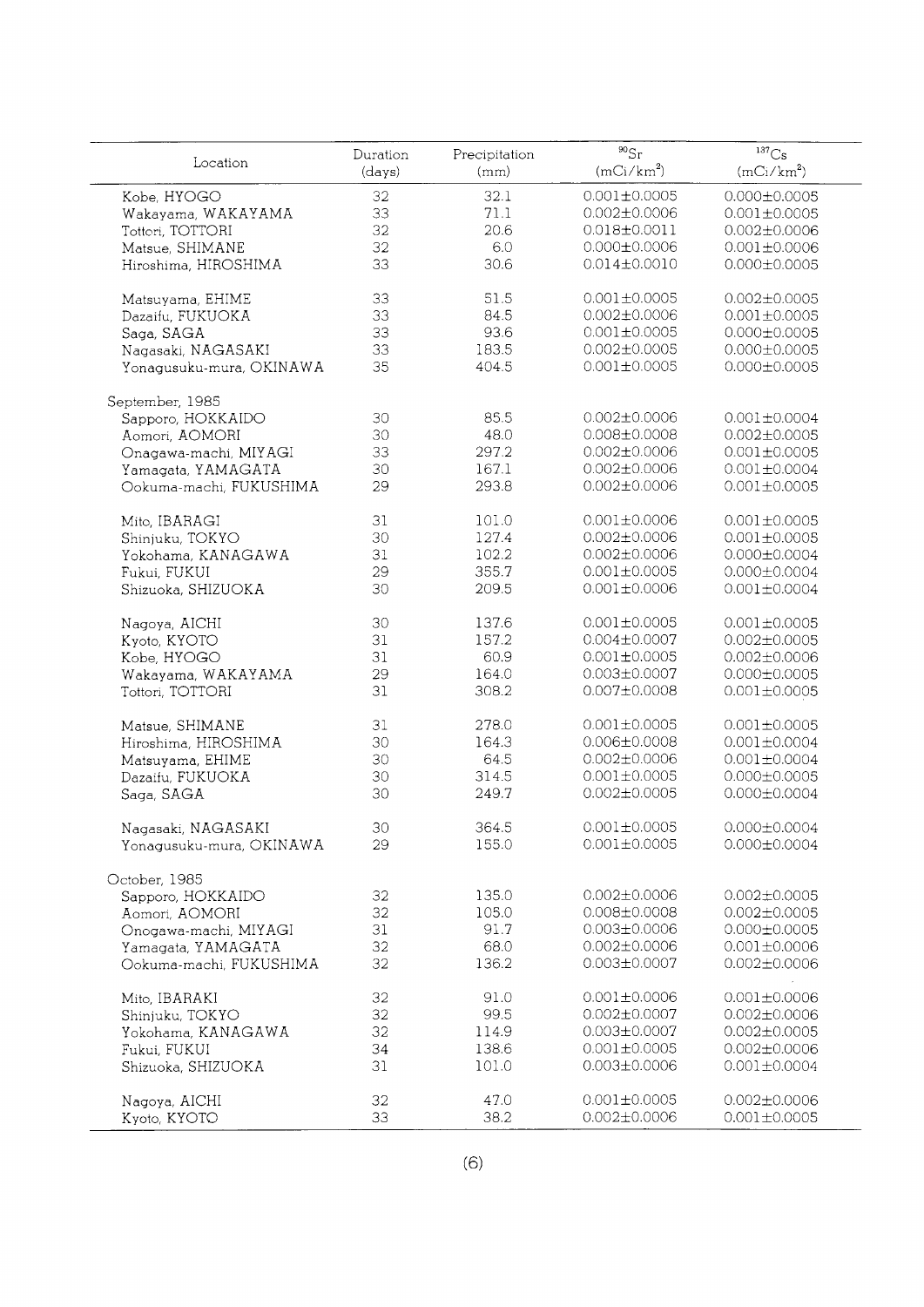| Location                 | Duration | Precipitation | $^{90}Sr$          | 137Cs              |
|--------------------------|----------|---------------|--------------------|--------------------|
|                          | (days)   | (mm)          | $(mCi/km^2)$       | $(mCi/km^2)$       |
| Kobe, HYOGO              | 32       | 40.0          | $0.002 \pm 0.0006$ | $0.002 \pm 0.0006$ |
|                          | 32       | 113.2         | $0.002 \pm 0.0006$ | $0.001 \pm 0.0006$ |
| Wakayama, WAKAYAMA       | 32       | 93.2          | $0.004 \pm 0.0007$ | $0.002 \pm 0.0006$ |
| Tottori, TOTORI          |          |               | $0.002 \pm 0.0006$ | $0.001 \pm 0.0005$ |
| Matsue, SHIMANE          | 32       | 118.0         |                    | $0.000 \pm 0.0005$ |
| Hiroshima, HIROSHIMA     | 32       | 111.8         | $0.003 \pm 0.0006$ |                    |
|                          |          |               | $0.002 \pm 0.0008$ | $0.001 \pm 0.0006$ |
| Matsuyama, EHIME         | 32       | 80.0          |                    |                    |
| Dazaifu, FUKUOKA         | 32       | 124.5         | $0.001 \pm 0.0006$ | $0.001 \pm 0.0004$ |
| Saga, SAGA               | 32       | 138.6         | $0.001 \pm 0.0005$ | $0.000 \pm 0.0004$ |
| Nagasaki, NAGASAKI       | 32       | 174.5         | $0.002 \pm 0.0006$ | $0.001 \pm 0.0005$ |
| Yonagusuku-mura, OKINAWA | 32       | 67.0          | $0.001 \pm 0.0006$ | $0.000 \pm 0.0004$ |
|                          |          |               |                    |                    |
| November, 1985           |          | 50.5          | $0.001 \pm 0.0006$ | $0.001 \pm 0.0005$ |
| Sapporo, HIKKAIDO        | 29       |               | $0.004 \pm 0.0007$ | $0.001 \pm 0.0006$ |
| Aomori, AOMORI           | 32       | 153.0         |                    | $0.001 \pm 0.0005$ |
| Onagawa-machi, MIYAGI    | 33       | 145.2         | $0.003 \pm 0.0006$ |                    |
| Yamagata, YAMAGATA       | 32       | 101.0         | $0.002 \pm 0.0006$ | $0.001 \pm 0.0005$ |
| Ookuma-machi, FUKUSHIMA  | 31       | 90.8          | $0.002 \pm 0.0007$ | $0.000 \pm 0.0004$ |
|                          | 32       | 64.5          | $0.000 \pm 0.0006$ | $0.000 \pm 0.0004$ |
| Mito, IBARAGI            |          | 94.4          | $0.003 \pm 0.0007$ | $0.001 \pm 0.0005$ |
| Shinjuku, TOKYO          | 32       |               | $0.001 \pm 0.0006$ | $0.002 \pm 0.0005$ |
| Yokohama, KANAGAWA       | 31       | 118.2         |                    | $0.001 \pm 0.0005$ |
| Fukui, FUKUI             | 38       | 453.2         | $0.003 \pm 0.0006$ |                    |
| Shizuoka, SHIZUOKA       | 32       | 96.5          | $0.003 \pm 0.0006$ | $0.001 \pm 0.0005$ |
|                          | 32       | 117.4         | $0.002 \pm 0.0005$ | $0.001 \pm 0.0005$ |
| Nagoya, AICHI            | 32       | 58.3          | $0.002 \pm 0.0006$ | $0.001 \pm 0.0005$ |
| Kyoto, KYOTO             |          | 59.4          | $0.002 \pm 0.0006$ | $0.003 \pm 0.0005$ |
| Kobe, HYOGO              | 31       |               |                    | $0.000 \pm 0.0004$ |
| Wakayama, WAKAYAMA       | 33       | 81.2          | $0.001 \pm 0.0006$ |                    |
| Tottori, TOTTORI         | 32       | 128.3         | $0.004 \pm 0.0007$ | $0.002 \pm 0.0005$ |
| Hiroshima, HIROSHIMA     | 32       | 35.0          | $0.004 \pm 0.0007$ | $0.000 \pm 0.0004$ |
| Matsuyama, EHIME         | 32       | 46.0          | $0.001 \pm 0.0005$ | $0.001 \pm 0.0005$ |
|                          | 31       | 124.5         | $0.002 \pm 0.0006$ | $0.001 \pm 0.0005$ |
| Dazaifu, FUKUOKA         | 32       | 47.8          | $0.001 \pm 0.0006$ | $0.000 \pm 0.0004$ |
| Saga, SAGA               |          | 98.5          | $0.002 \pm 0.0006$ | $0.001 \pm 0.0005$ |
| Nagasaki, NAGASAKI       | 32       |               |                    |                    |
| December, 1985           |          |               |                    |                    |
| Onagawa-machi, MIYAGI    | 36       | 27.3          | $0.004 \pm 0.0006$ | $0.000 \pm 0.0005$ |
| Yamagata, YAMAGATA       | 34       | 34.0          | $0.002 \pm 0.0005$ | $0.001 \pm 0.0006$ |
|                          | 28       | 5.8           | $0.002 \pm 0.0005$ | $0.001 + 0.0005$   |
| Ookuma-machi, FUKUSHIMA  | 36       | 36.0          | $0.002 \pm 0.0005$ | $0.001 \pm 0.0005$ |
| Mito, IBARAGI            |          |               | $0.004 \pm 0.0008$ | $0.001 \pm 0.0006$ |
| Shinjuku, TOKYO          | 34       | 17.4          |                    |                    |
| Yokohama, KANAGAWA       | 36       | 24.0          | $0.000 \pm 0.0005$ | $0.002 \pm 0.0005$ |
| Fukui, FUKUI             | 29       | 403.0         | $0.002 \pm 0.0006$ | $0.004 \pm 0.0006$ |
| Shizuoka, SHIZUOKA       | 36       | 13.5          | $0.001 \pm 0.0005$ | $0.001 \pm 0.0004$ |
| Nagoya, AICHI            | 36       | 39.6          | $0.002 \pm 0.0005$ | $0.001 \pm 0.0005$ |
| Kyoto, KYOTO             | 36       | 45.8          | $0.002 \pm 0.0006$ | $0.001 \pm 0.0004$ |
|                          |          |               |                    |                    |
| Kobe, HYOGO              | 28       | 25.4          | $0.000 \pm 0.0005$ | $0.000 \pm 0.0004$ |
| Wakayama, WAKAYAMA       | 36       | 48.4          | $0.002 \pm 0.0006$ | $0.001 \pm 0.0005$ |
| Tottori, TOTTORI         | 36       | 130.7         | $0.004 \pm 0.0008$ | $0.004 \pm 0.0007$ |
| Hiroshima, HIROSHIMA     | 38       | 40.9          | $0.004 \pm 0.0007$ | $0.002 \pm 0.0005$ |
| Matsuyama, EHIME         | 34       | 50.5          | $0.002 \pm 0.0006$ | $0.001 \pm 0.0005$ |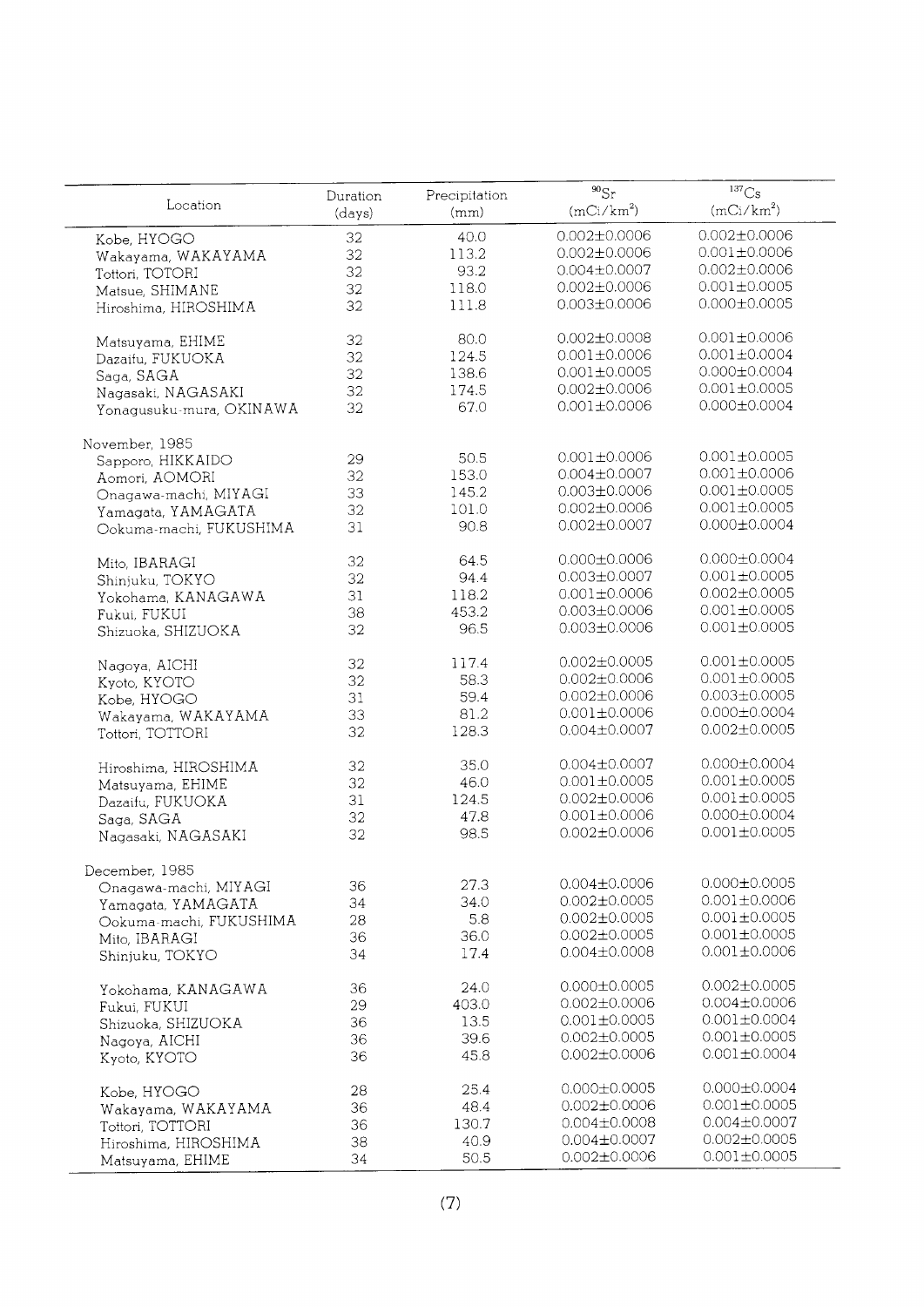| Location                 | Duration<br>(days) | Precipitation<br>(mm) | $^{90}Sr$<br>$(mCi/km^2)$ | $^{137}Cs$<br>$(mCi/km^2)$ |
|--------------------------|--------------------|-----------------------|---------------------------|----------------------------|
| Dazaifu, FUKUOKA         | 37                 | 52.0                  | $0.001 \pm 0.0005$        | $0.001 + 0.0005$           |
| Saga, SAGA               | 36                 | 58.4                  | $0.001 \pm 0.0005$        | $0.001 + 0.0005$           |
| Nagasaki, NAGASAKI       | 34                 | 57.5                  | $0.001 + 0.0005$          | $0.002 \pm 0.0005$         |
| Yonaqusuku-mura, OKINAWA | 41                 | 271.5                 | $0.000 \pm 0.0005$        | $0.001 \pm 0.0004$         |

|                                                                          |                                                                                                                                      | (for domestic program)                                                                                                                                                              |                                                         |                                                                                                                                                 |                                                                                                                                                                                 |  |
|--------------------------------------------------------------------------|--------------------------------------------------------------------------------------------------------------------------------------|-------------------------------------------------------------------------------------------------------------------------------------------------------------------------------------|---------------------------------------------------------|-------------------------------------------------------------------------------------------------------------------------------------------------|---------------------------------------------------------------------------------------------------------------------------------------------------------------------------------|--|
| 1.<br>2.<br>3.<br>4.<br>5.<br>6.<br>7.<br>$\bf{8}$ .<br>9.<br>10.<br>11. | Sapporo<br>Aomori<br>Onagawa-machi<br>Yamagata<br>Ookuma-machi<br><b>Mito</b><br>Shinjuku<br>Yokohama<br>Fukui<br>Shizuoka<br>Nagoya | 12.<br>Kyoto<br>13.<br>Kobe<br>14.<br>15.<br><b>Tottori</b><br>16.<br><b>Matsue</b><br>17.<br>Hiroshima<br>18. Matsuyama<br>19.<br>Dazaifu<br>20.<br>Saga<br>21.<br>Nagasaki<br>22. | Wakayama<br>Yonagusuku-mura                             | $140^\circ$<br>$\hbox{\tt Q}$                                                                                                                   | 145°E<br>45°N<br>O<br>Π<br>$\cdot$ 1                                                                                                                                            |  |
|                                                                          | $\mathcal{G}% _{M_{1},M_{2}}^{(h,\sigma),(h,\sigma)}(-\varepsilon)$<br>$\boldsymbol{\mathcal{A}}^{\mathcal{A}}$<br>21                | 130°<br>0 (<br>$\circ \mathbb{V}$                                                                                                                                                   | $135^\circ$<br>$\cdot^{\circ}$<br>T :<br>13<br>17<br>B. | <b>SEA OF JAPAN</b><br>ß.<br>$\widetilde{\epsilon}$<br>$\frac{2}{\epsilon}$<br>$\sum_{i=1}^{n}$<br>$\langle 10 \rangle$<br><b>PACIFIC OCEAN</b> | $40^{\circ}$<br>$\frac{4}{\bullet}$<br>5.<br>6<br>$35^\circ$<br>$\overline{128}$ °<br>$26^{\circ}$ 30'<br>20<br>10<br>$200 \text{ km}$<br>100<br>$\overline{O}$<br>$30^{\circ}$ |  |
|                                                                          |                                                                                                                                      |                                                                                                                                                                                     |                                                         |                                                                                                                                                 |                                                                                                                                                                                 |  |

Figure (1)-1 Sampling Locations of Rain and Dry Fallout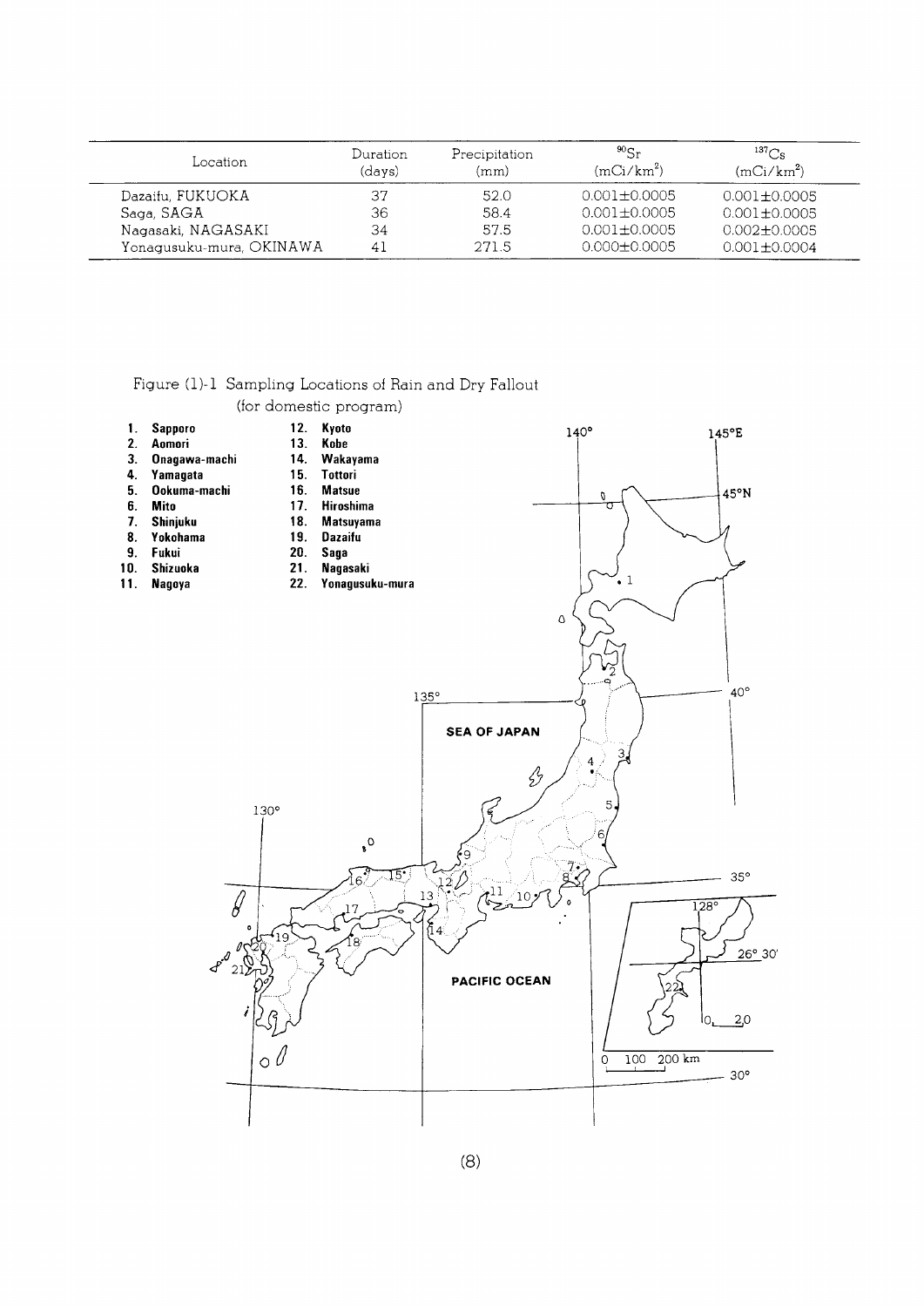## (1)-2 Strontium-90 and Cesium-137 in Rain and Dry Fallout (for WHO program) (from Jul. 1985 to Jan. 1986)

-continued from No. 72 of this publication-

 $\overline{a}$ 

|                      |          |               | 18016 (1)-2: Strongum-50 and Gestam-157 Hand and Dry Fanout |                    |
|----------------------|----------|---------------|-------------------------------------------------------------|--------------------|
|                      | Duration | Precipitation | $^{90}Sr$                                                   | $^{137}Cs$         |
| Location             | (days)   | (mm)          | $(mCi/km^2)$                                                | $(mCi/km^2)$       |
| July, 1985           |          |               |                                                             |                    |
| Niigata, NIIGATA     | 32       | 181.7         | $0.001 \pm 0.0005$                                          | $0.002 \pm 0.0005$ |
| Kanazawa, ISHIKAWA   | 33       | 552.0         | $0.002 \pm 0.0006$                                          | $0.002 \pm 0.0005$ |
| Nagano, NAGANO       | 32       | 228.4         | $0.002 \pm 0.0006$                                          | $0.000 \pm 0.0004$ |
| Okayama, OKAYAMA     | 32       | 149.2         | $0.000 \pm 0.0005$                                          | $0.000 \pm 0.0004$ |
|                      | 32       | 334.5         | $0.001 \pm 0.0006$                                          | $0.001 \pm 0.0005$ |
| Yamaguchi, YAMAGUCHI |          |               |                                                             |                    |
| Kochi, KOCHI         | 32       | 106.5         | $0.002 \pm 0.0005$                                          | $0.000 \pm 0.0005$ |
| August, 1985         |          |               |                                                             |                    |
| Chiba, CHIBA         | 33       | 121.8         | $0.000 \pm 0.0005$                                          | $0.001 \pm 0.0005$ |
| Niigata, NIIGATA     | 33       | 12.8          | $0.002 \pm 0.0006$                                          | $0.001 \pm 0.0004$ |
| Kanazawa, ISHIKAWA   | 32       | 4.5           | $0.002 \pm 0.0006$                                          | $0.000 \pm 0.0004$ |
| Nagano, NAGANO       | 33       | 28.8          | $0.001 \pm 0.0006$                                          | $0.001 \pm 0.0005$ |
|                      | 31       | 23.1          | $0.000 \pm 0.0005$                                          | $0.000 \pm 0.0005$ |
| Osaka, OSAKA         |          |               |                                                             |                    |
| Okayama, OKAYAMA     | 33       | 29.9          | $0.000 \pm 0.0005$                                          | $0.000 \pm 0.0005$ |
| Yamaguchi, YAMAGUCHI | 33       | 78.0          | $0.003 \pm 0.0007$                                          | $0.004 \pm 0.0006$ |
| Kochi, KOCHI         | 33       | 430.6         | $0.003 \pm 0.0006$                                          | $0.001 \pm 0.0006$ |
|                      |          | 98.0          | $0.003 \pm 0.0007$                                          | $0.001 \pm 0.0007$ |
| Kagoshima, KAGOSHIMA | 30       |               |                                                             |                    |
| September, 1985      |          |               |                                                             |                    |
| Chiba, CHIBA         | 30       | 116.9         | $0.001 \pm 0.0006$                                          | $0.001 \pm 0.0005$ |
| Niigata, NIIGATA     | 30       | 219.8         | $0.004 \pm 0.0006$                                          | $0.001 \pm 0.0005$ |
| Kanazawa, ISHIKAWA   | 31       | 403.5         | $0.002 \pm 0.0006$                                          | $0.001 \pm 0.0007$ |
| Nagano, NAGANO       | 30       | 174.2         | $0.001 \pm 0.0005$                                          | $0.001 \pm 0.0004$ |
|                      | 31       | 172.9         | $0.000 \pm 0.0005$                                          | $0.001 \pm 0.0005$ |
| Osaka, OSAKA         |          |               |                                                             |                    |
| Okayama, OKAYAMA     | 30       | 100.3         | $0.001 \pm 0.0006$                                          | $0.000 \pm 0.0005$ |
| Yamaguchi, YAMAGUCHI | 30       | 320.0         | $0.003 \pm 0.0006$                                          | $0.001 \pm 0.0005$ |
| Kochi, KOCHI         | 30       | 324.3         | $0.003 \pm 0.0006$                                          | $0.001 \pm 0.0005$ |
| Kagoshima, KAGOSHIMA | 33       | 182.0         | $0.005 \pm 0.0007$                                          | $0.004 \pm 0.0007$ |
| October, 1985        |          |               |                                                             |                    |
| Chiba, CHIBA         | 32       | 72.1          | $0.001 \pm 0.0005$                                          | $0.000 \pm 0.0004$ |
|                      | 32       | 151.9         | $0.002 \pm 0.0007$                                          | $0.001 + 0.0005$   |
| Niigata, NIIGATA     |          | 256.0         | $0.002 \pm 0.0006$                                          | $0.001 \pm 0.0005$ |
| Kanazawa, ISHIKAWA   | 32       |               | $0.001 \pm 0.0005$                                          | $0.001 \pm 0.0005$ |
| Nagano, NAGANO       | 32       | 57.8          |                                                             |                    |
| Osaka, OSAKA         | 33       | 72.8          | $0.001 \pm 0.0005$                                          | $0.001 \pm 0.0005$ |
| Okayama, OKAYAMA     | 32       | 39.1          | $0.001 \pm 0.0006$                                          | $0.000 \pm 0.0005$ |
| Yamaguchi, YAMAGUCHI | 32       | 105.5         | $0.002 \pm 0.0007$                                          | $0.001 \pm 0.0006$ |
| Kochi, KOCHI         | 32       | 260.9         | $0.004 \pm 0.0007$                                          | $0.001 \pm 0.0004$ |
| Kagoshima, KAGOSHIMA | 32       | 88.0          | $0.004 \pm 0.0007$                                          | $0.002 \pm 0.0005$ |
|                      |          |               |                                                             |                    |

Table (1)-2: Strontium-90 and Cesium-137 Rain and Dry Fallout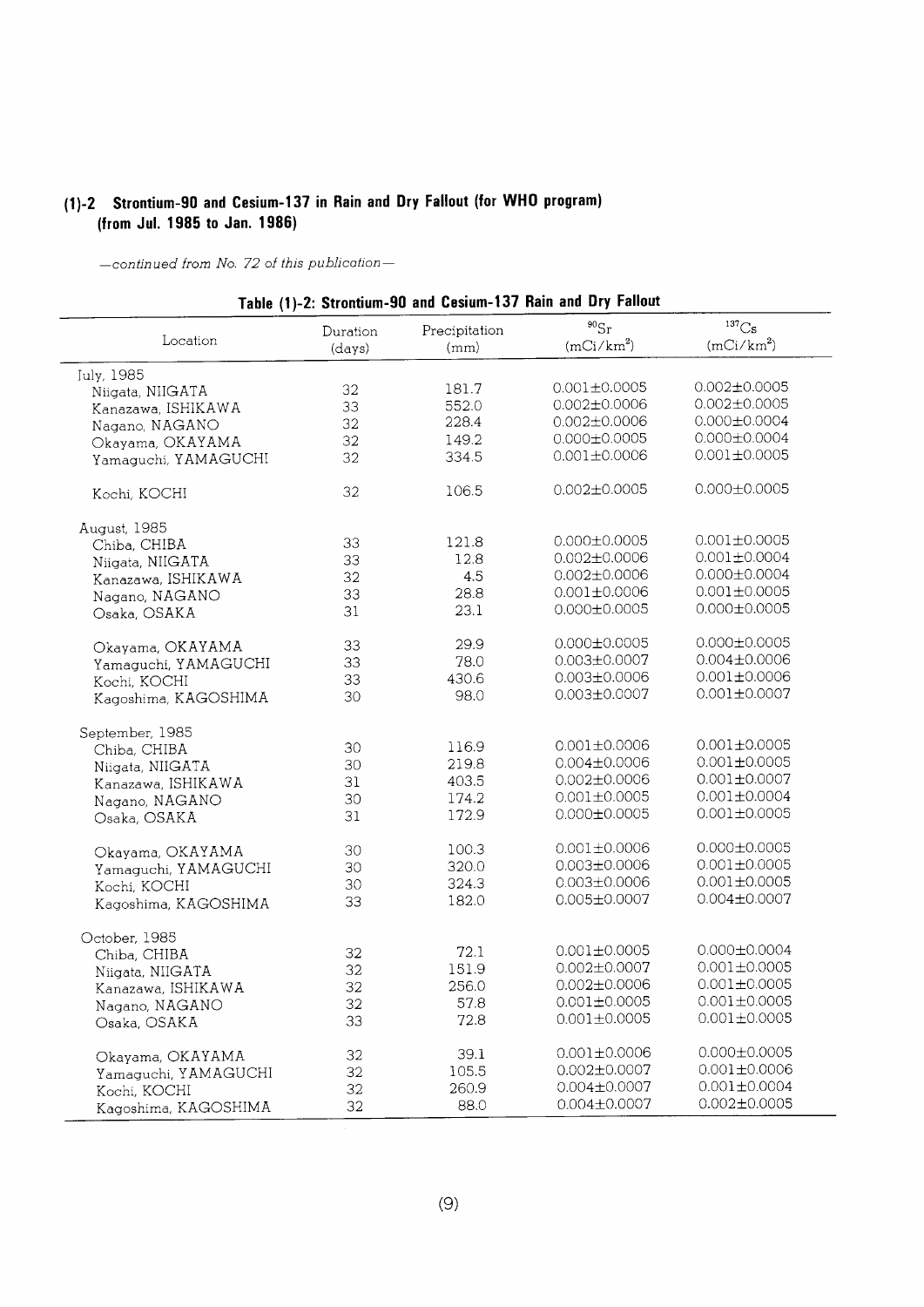| Location             | Duration<br>(days) | Precipitation<br>(mm) | $^{90}$ Sr<br>$(mCi/km^2)$ | $^{137}Cs$<br>$(mCi/km^2)$ |
|----------------------|--------------------|-----------------------|----------------------------|----------------------------|
| November, 1985       |                    |                       |                            |                            |
| Akita, AKITA         | 32                 | 295.6                 | $0.002 + 0.0006$           | $0.002 \pm 0.0005$         |
| Chiba, CHIBA         | 32                 | 81.6                  | $0.002 \pm 0.0006$         | $0.001 \pm 0.0005$         |
| Niigata, NIIGATA     | 32                 | 337.2                 | $0.003 \pm 0.0006$         | $0.002 \pm 0.0006$         |
| Kanazawa, ISHIKAWA   | 30                 | 529.5                 | $0.003 \pm 0.0006$         | $0.000 \pm 0.0005$         |
| Nagano, NAGANO       | 32                 | 42.8                  | $0.001 \pm 0.0005$         | $0.001 \pm 0.0005$         |
| Osaka, OSAKA         | 30                 | 78.7                  | $0.001 \pm 0.0005$         | $0.001 \pm 0.0004$         |
| Okayama, OKAYAMA     | 32                 | 24.9                  | $0.001 \pm 0.0005$         | $0.000 \pm 0.0005$         |
| Yamaguchi, YAMAGUCHI | 32                 | 54.0                  | $0.003 \pm 0.0006$         | $0.001 \pm 0.0005$         |
| Kochi, KOCHI         | 32                 | 28.2                  | $0.001 + 0.0006$           | $0.000 \pm 0.0005$         |
| Kagoshima, KAGOSHIMA | 32                 | 67.0                  | $0.002 \pm 0.0006$         | $0.002 \pm 0.0006$         |
| December, 1985       |                    |                       |                            |                            |
| Akita, AKITA         | 30                 | 164.5                 | $0.004 \pm 0.0006$         | $0.001 \pm 0.0006$         |
| Chiba, CHIBA         | 36                 | 51.1                  | $0.001 \pm 0.0006$         | $0.002 \pm 0.0005$         |
| Niigata, NIIGATA     | 36                 | 265.3                 | $0.002 + 0.0005$           | $0.004 \pm 0.0006$         |
| Kanazawa, ISHIKAWA   | 30                 | 494.0                 | $0.002 \pm 0.0006$         | $0.004 \pm 0.0006$         |
| Nagano, NAGANO       | 34                 | 25.2                  | $0.001 + 0.0005$           | $0.000 \pm 0.0005$         |
| Osaka, OSAKA         | 28                 | 27.1                  | $0.002 \pm 0.0006$         | $0.001 + 0.0005$           |
| Okayama, OKAYAMA     | 36                 | 37.4                  | $0.001 \pm 0.0006$         | $0.000 + 0.0004$           |
| Yamaguchi, YAMAGUCHI | 34                 | 39.5                  | $0.003 \pm 0.0007$         | $0.002 \pm 0.0005$         |
| Kochi, KOCHI         | 36                 | 59.1                  | $0.004 \pm 0.0007$         | $0.001 + 0.0005$           |
| Kagoshima, KAGOSHIMA | 34                 | 71.0                  | $0.005 \pm 0.0007$         | $0.001 \pm 0.0004$         |
| January, 1986        |                    |                       |                            |                            |
| Chiba, CHIBA         | 26                 | 1.5                   | $0.000 \pm 0.0005$         | $0.001 \pm 0.0004$         |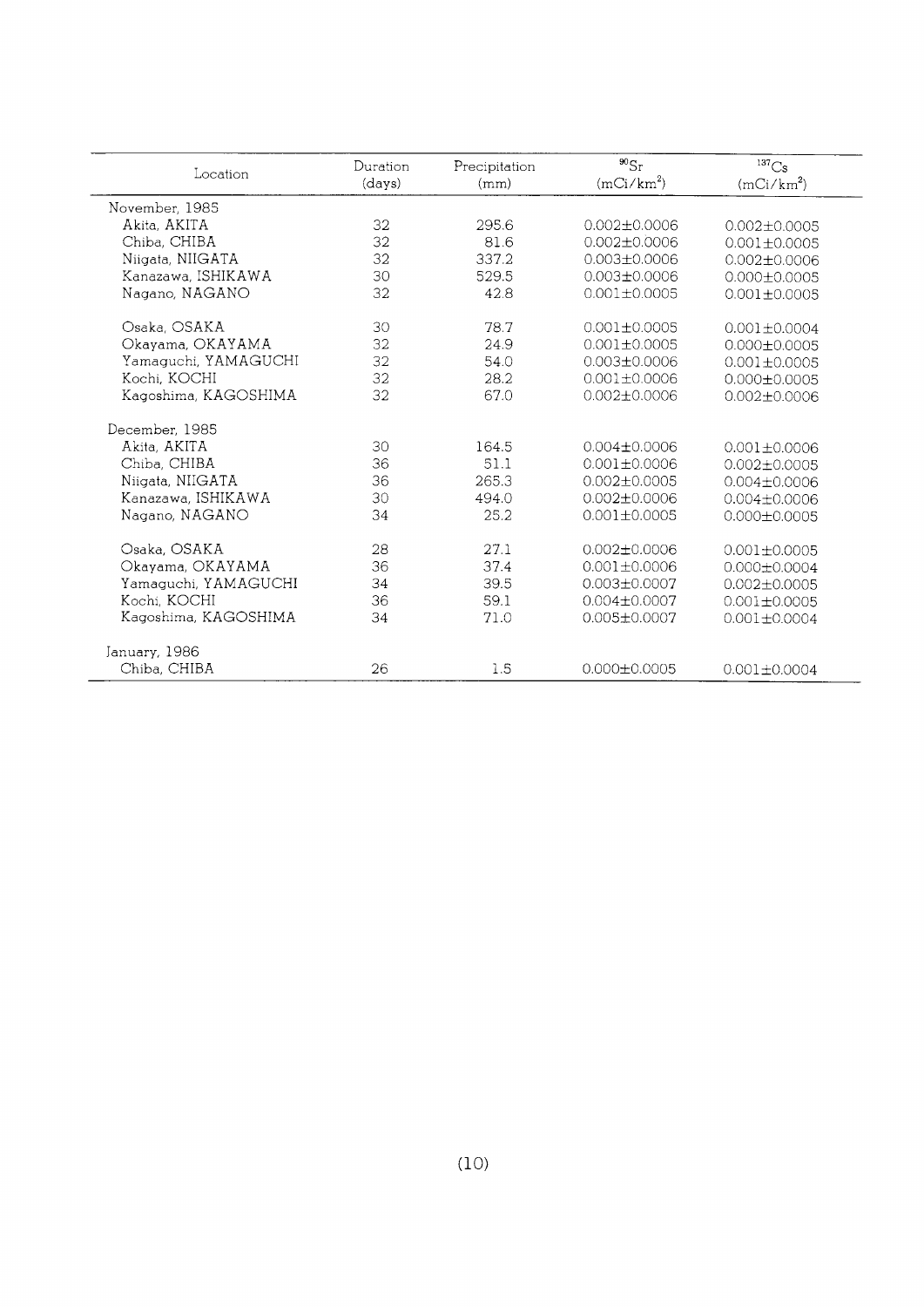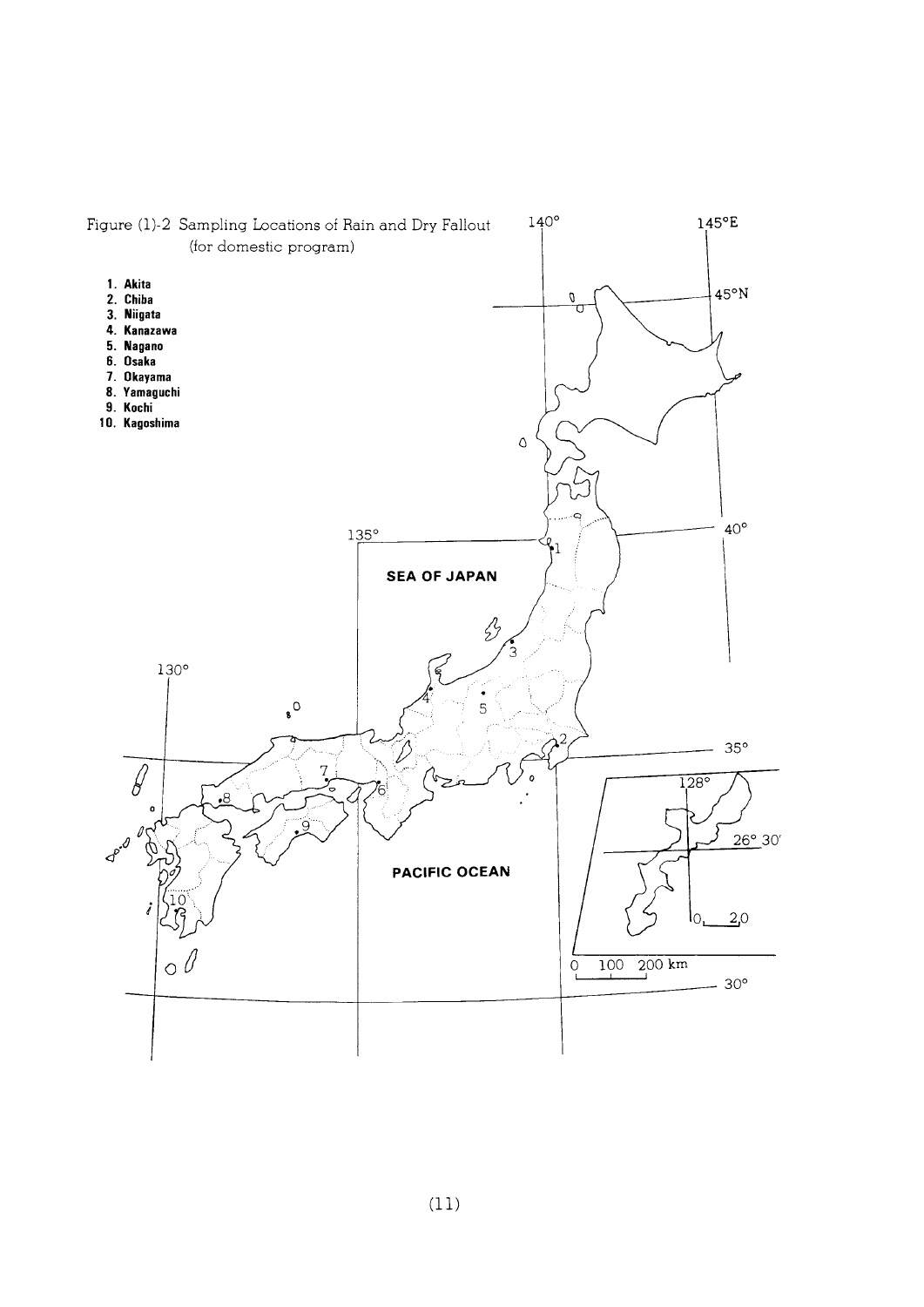## (2) Strontium-90 and Cesium-137 in Airborne Dust (from Apr. 1985 to Dec. 1985)

| Table (2): Strontium-90 and Cesium-137 in Airborne Dust |                    |                              |                                         |                                                   |
|---------------------------------------------------------|--------------------|------------------------------|-----------------------------------------|---------------------------------------------------|
| Location                                                | Sampling<br>Period | Absorption<br>volume $(m^3)$ | $^{90}Sr$<br>$(10^{-3} \text{pCi/m}^3)$ | $^{137}\mathrm{Cs}$<br>$(10^{-3} \text{pCi/m}^3)$ |
| April~June, 1985                                        |                    |                              |                                         |                                                   |
| Mito, IBARAGI                                           | $4 - 6$            | 11,421                       | $0.0 \pm 0.02$                          | $0.05 \pm 0.02$                                   |
| Kyoto, KYOTO                                            | $4 - 6$            | 8,409                        | $0.1 \pm 0.03$                          | $0.04 \pm 0.02$                                   |
| Nagasaki, NAGASAKI                                      | $4 - 6$            | 11,808                       | $0.03 \pm 0.02$                         | $0.01 \pm 0.01$                                   |
| July~September, 1985                                    |                    |                              |                                         |                                                   |
| Ookuma-machi, FUKUSHIMA                                 | $7 - 9$            | 9,277                        | $0.05 \pm 0.03$                         | $0.0 \pm 0.02$                                    |
| Mito, IBARAGI                                           | $7 - 9$            | 12,306                       | $0.01 \pm 0.02$                         | $0.01 \pm 0.02$                                   |
| Niigata.NIIGATA                                         | $7 - 9$            | 15,752                       | $0.02 \pm 0.02$                         | $0.01 \pm 0.01$                                   |
| Fukui, FUKUI                                            | $7 - 9$            | 20.159                       | $0.02 \pm 0.01$                         | $0.01 \pm 0.01$                                   |
| Hamaoka-machi, SHIZUOKA                                 | $7 - 9$            | 11.659                       | $0.01 \pm 0.02$                         | $0.03 \pm 0.01$                                   |
| Nagoya, AICHI                                           | $7 - 9$            | 9.952                        | $0.04 \pm 0.02$                         | $0.04 \pm 0.02$                                   |
| Kyoto, KYOTO                                            | $7 - 9$            | 9,371                        | $0.1 \pm 0.03$                          | $0.02 \pm 0.02$                                   |
| Osaka, OSAKA                                            | $7 - 9$            | 13.322                       | $0.0 \pm 0.02$                          | $0.02 \pm 0.01$                                   |
| Kobe, HYOGO                                             | $7 - 9$            | 10,224                       | $0.0 \pm 0.02$                          | $0.0 \pm 0.02$                                    |
| Tottori, TOTTORI                                        | $7 - 9$            | 10.269                       | $0.0 \pm 0.02$                          | $0.0 \pm 0.02$                                    |
| Hiroshima, HIROSHIMA                                    | $7 - 9$            | 10,129                       | $0.02 + 0.02$                           | $0.0 \pm 0.02$                                    |
| Nagasaki, NAGASAKI                                      | $7 - 9$            | 12,260                       | $0.03 + 0.02$                           | $0.02 \pm 0.02$                                   |
| October~December, 1985                                  |                    |                              |                                         |                                                   |
| Fukui, FUKUI                                            | $10 - 12$          | 18,741                       | $0.01 \pm 0.01$                         | $0.01 \pm 0.01$                                   |
| Osaka, OSAKA                                            | $10 - 12$          | 11,486                       | $0.03 \pm 0.02$                         | $0.01 \pm 0.02$                                   |
| Kobe, HYOGO                                             | $10 - 12$          | 10,669                       | $0.03 \pm 0.02$                         | $0.01 \pm 0.02$                                   |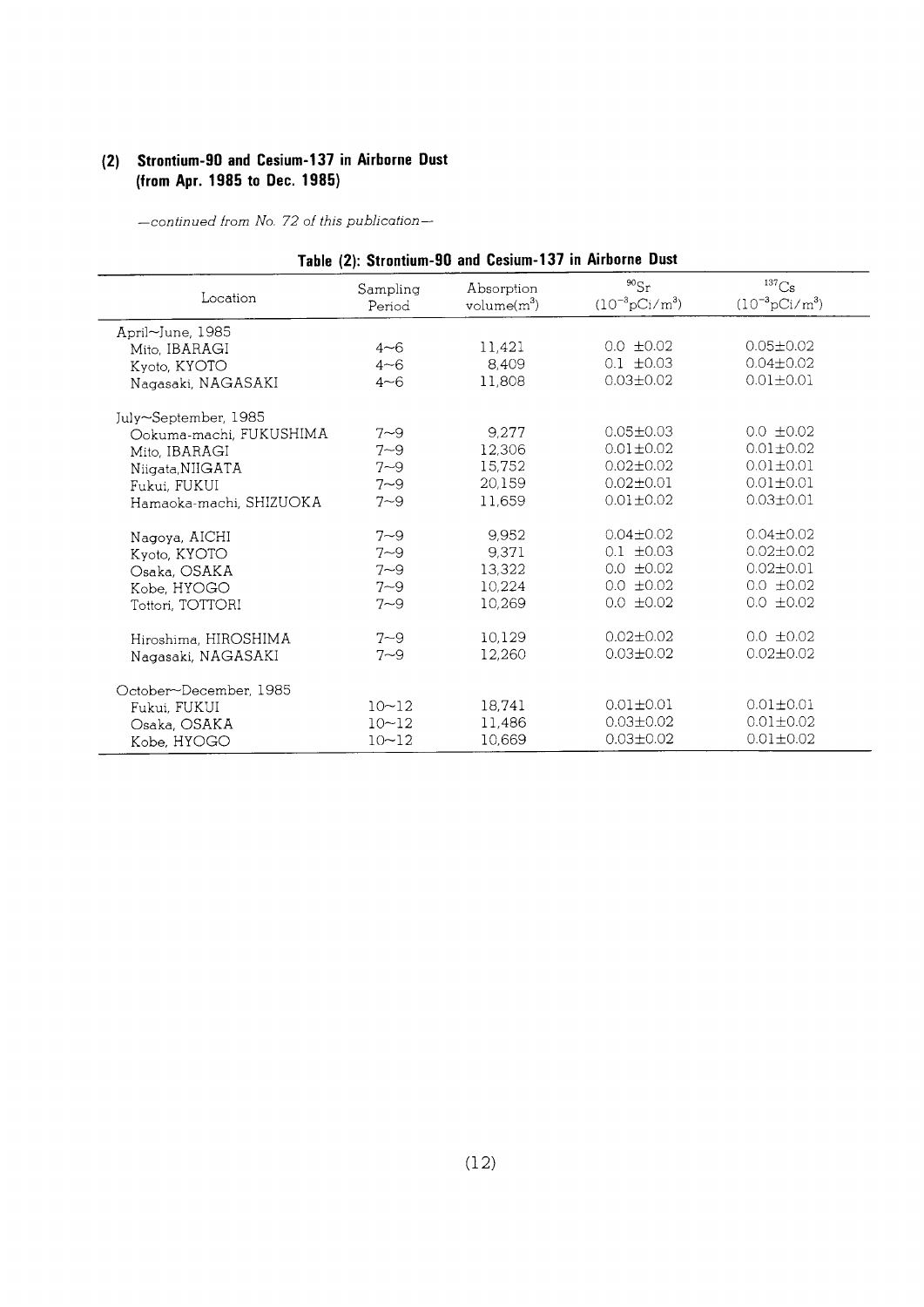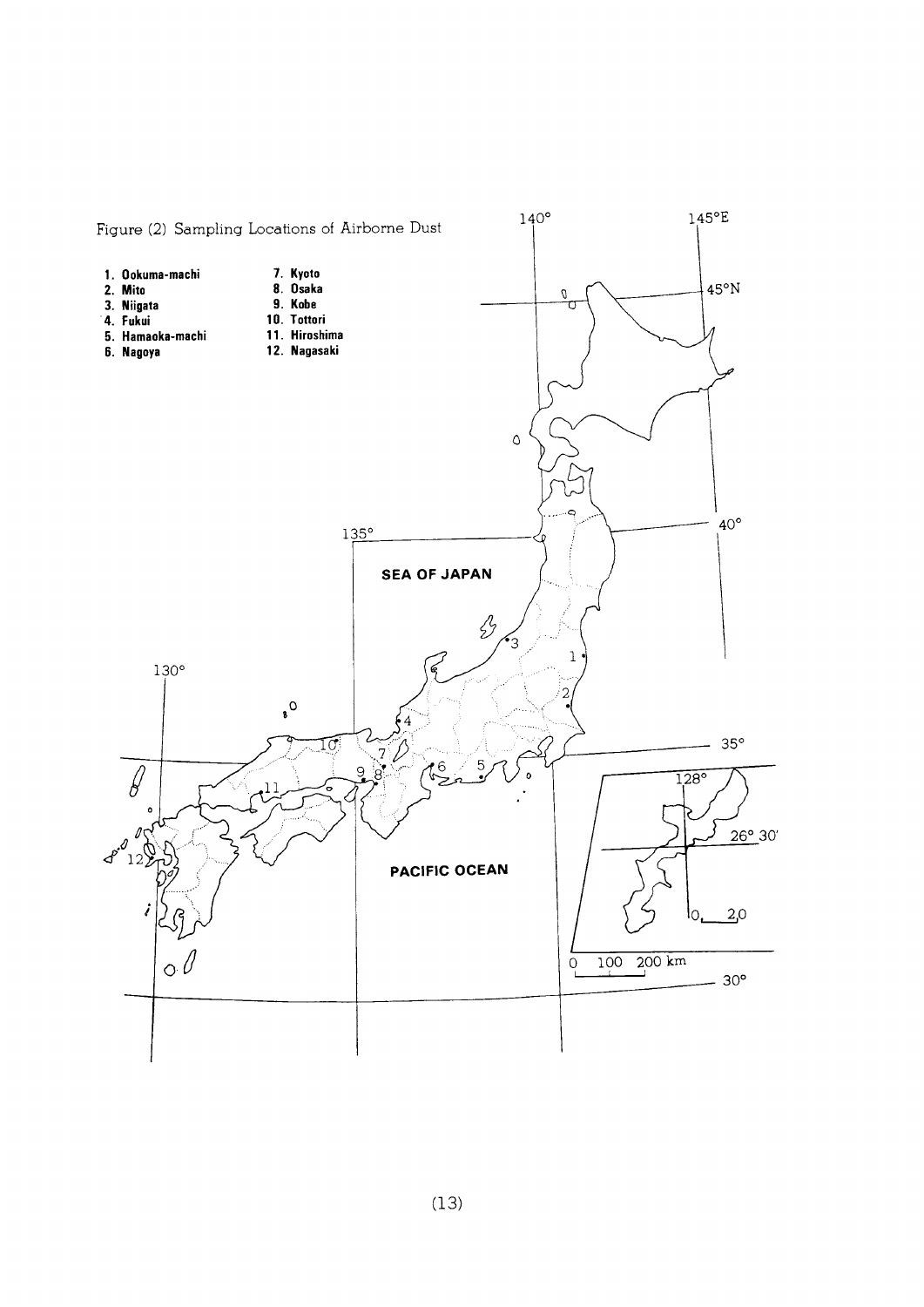## (3) Strontium-90 and Cesium-137 in Service Water (from Jun. 1985 to Dec. 1985)

|                        |         | Table (3): Strontium-90 and Cesium-137 in Service Water |                                     |
|------------------------|---------|---------------------------------------------------------|-------------------------------------|
| Location               | pH      | $^{90}Sr$<br>$(pCi/\ell)$                               | $^{137}\mathrm{Cs}$<br>$(pCi/\ell)$ |
| (Source Water)         |         |                                                         |                                     |
| August, 1985           |         |                                                         |                                     |
| Kyoto, KYOTO           | 7.1     | $0.18 + 0.008$                                          | $0.01 + 0.002$                      |
| December, 1985         |         |                                                         |                                     |
| Tsukui-machi, KANAGAWA | 8.1     | $0.03 \pm 0.004$                                        | $0.003 \pm 0.002$                   |
| Inuyama, AICHI         | 7.0     | $0.06 \pm 0.005$                                        | $0.004 \pm 0.003$                   |
| Moriguchi, OSAKA       | 7.2     | $0.14 \pm 0.007$                                        | $0.01 \pm 0.003$                    |
| (Tap Water)            |         |                                                         |                                     |
| June, 1985             |         |                                                         |                                     |
| Nagsaki, NAGASAKI      | 7.0     | $0.05 \pm 0.005$                                        | $0.001 \pm 0.002$                   |
| August, 1985           |         |                                                         |                                     |
| Fukushima, FUKUSHIMA   | 6.8     | $0.14 \pm 0.007$                                        | $0.001 \pm 0.002$                   |
| Kyoto, KYOTO           | 6.8     | $0.18 \pm 0.007$                                        | $0.01 \pm 0.002$                    |
| October, 1985          |         |                                                         |                                     |
| Sendai, MIYAGI         | 6.4     | $0.09 \pm 0.005$                                        | $0.003 \pm 0.002$                   |
| December, 1985         |         |                                                         |                                     |
| Wakkanai, HOKKAIDO     | 6.8     | $0.07 \pm 0.005$                                        | $0.01 \pm 0.003$                    |
| Aomori, AOMORI         | 7.3     | $0.04 \pm 0.004$                                        | $0.01 \pm 0.003$                    |
| Akita, AKITA           | 7.1     | $0.10 \pm 0.006$                                        | $0.01 \pm 0.002$                    |
| Yamagata, YAMAGATA     | 6.9     | $0.08 \pm 0.005$                                        | $0.001 \pm 0.002$                   |
| Mito, IBARAGI          | 7.2     | $0.04 \pm 0.004$                                        | $0.004 \pm 0.002$                   |
| Yokohama, KANAGAWA     | 7.7     | $0.03 \pm 0.004$                                        | $0.001 \pm 0.002$                   |
| Niigata, NIIGATA       | 6.8     | $0.11 \pm 0.006$                                        | $0.003 \pm 0.002$                   |
| Kanazawa, ISHIKAWA     | 7.3     | $0.10 \pm 0.006$                                        | $0.004 \pm 0.002$                   |
| Fukui, FUKUI           | 6.9     | $0.01 \pm 0.003$                                        | $0.00 \pm 0.002$                    |
| Nagano, NAGANO         | 7.3     | $0.03 \pm 0.004$                                        | $0.002 \pm 0.002$                   |
| Nagoya, AICHI          | 6.6     | $0.08 \pm 0.006$                                        | $0.01 \pm 0.003$                    |
| Osaka, OSAKA           | 6.8     | $0.11 \pm 0.006$                                        | $0.00 \pm 0.002$                    |
| Kobe, HYOGO            | 6.1     | $0.11 \pm 0.006$                                        | $0.001 \pm 0.002$                   |
| Tottori, TOTTORI       | 7.5     | $0.08 \pm 0.005$                                        | $0.00 \pm 0.002$                    |
| Okayama, OKAYAMA       | 6.8     | $0.08 \pm 0.006$                                        | $0.001 \pm 0.002$                   |
| Ube, YAMAGUCHI         | 6.7     | $0.07 \pm 0.005$                                        | $0.004 \pm 0.002$                   |
| Matsuyama, EHIME       | $7.7\,$ | $0.05 \pm 0.005$                                        | $0.00 \pm 0.002$                    |
| Kochi, KOCHI           | 7.1     | $0.06 \pm 0.005$                                        | $0.004 \pm 0.002$                   |
| Saga, SAGA             | 7.2     | $0.05 \pm 0.005$                                        | $0.002 \pm 0.002$                   |
|                        | 6.1     | $0.02 \pm 0.004$                                        | $0.01 \pm 0.003$                    |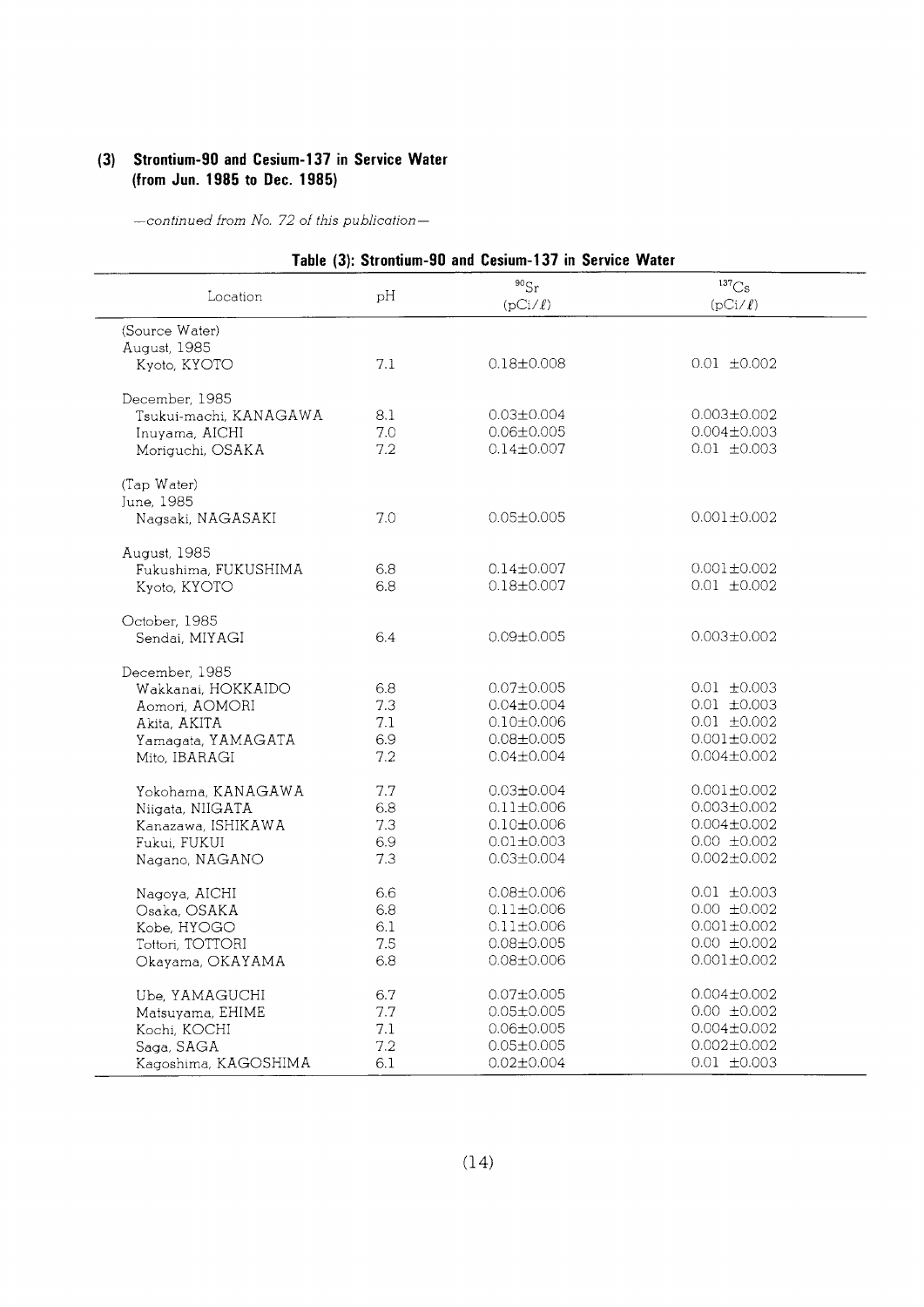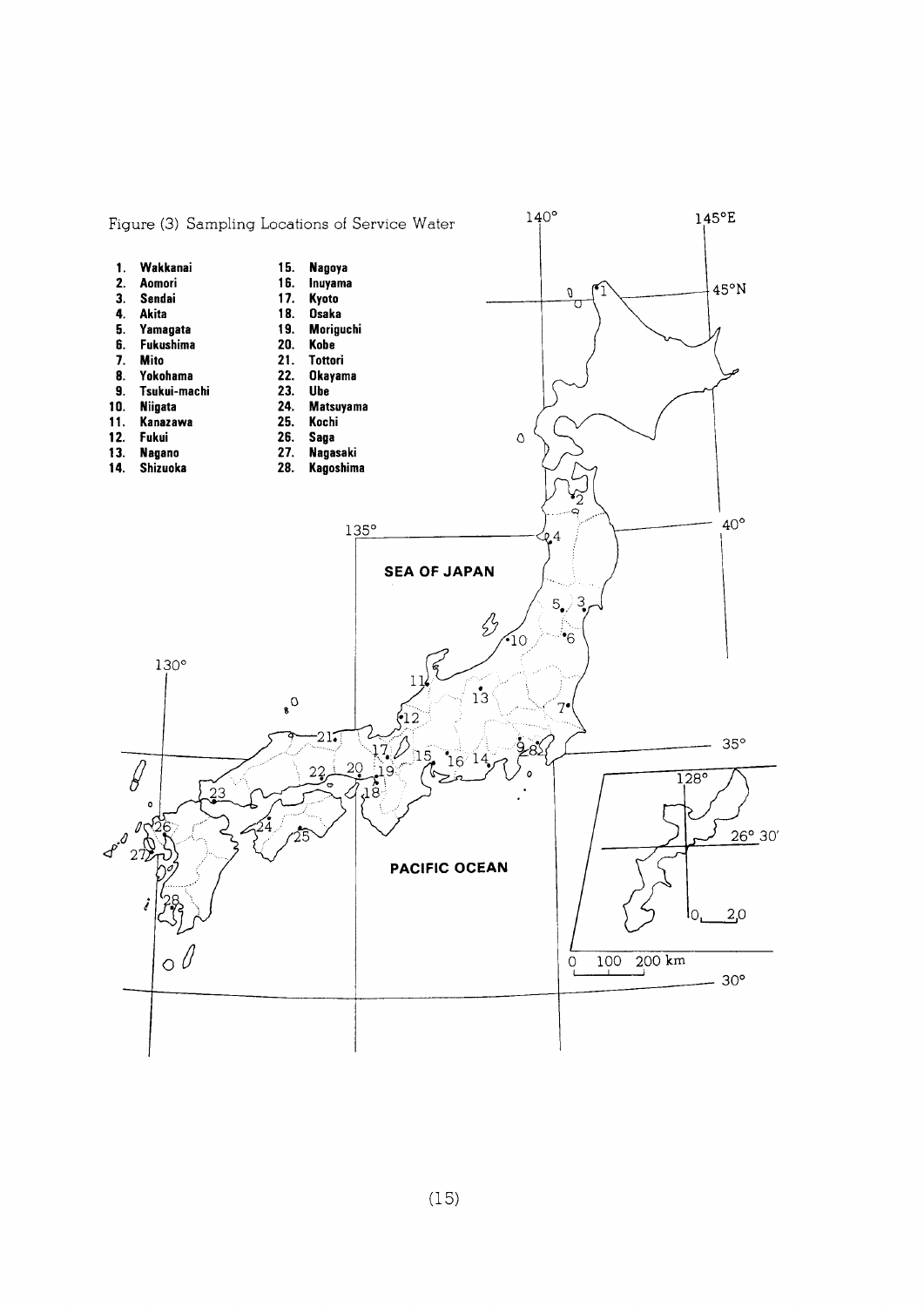## (4) Strontium-90 and Cesium-137 in Freshwater (from Jul. 1985 to Jan. 1986)

| Table (4): Strontium-90 and Cesium-137 Freshwater |     |                           |                              |  |  |
|---------------------------------------------------|-----|---------------------------|------------------------------|--|--|
| Location                                          | pH  | $^{90}Sr$<br>$(pCi/\ell)$ | ${}^{137}Cs$<br>$(pCi/\ell)$ |  |  |
| (Freshwater)                                      |     |                           |                              |  |  |
| July, 1985                                        |     |                           |                              |  |  |
| Ishikari-machi, HOKKAIDO                          | 7.4 | $0.09 \pm 0.005$          | $0.01 \pm 0.003$             |  |  |
| August, 1985                                      |     |                           |                              |  |  |
| Akita, AKITA                                      | 7.0 | $0.13 \pm 0.006$          | $0.01 \pm 0.004$             |  |  |
| Fukushima, FUKUSHIMA                              | 6.6 | $0.06 \pm 0.005$          | $0.01 + 0.002$               |  |  |
| October, 1985                                     |     |                           |                              |  |  |
| Shobara, HIROSHIMA                                | 7.0 | $0.06 \pm 0.005$          | $0.004 \pm 0.002$            |  |  |
| November, 1985                                    |     |                           |                              |  |  |
| Niigata, NIIGATA                                  | 6.6 | $0.17 \pm 0.008$          | $0.03 \pm 0.004$             |  |  |
| December, 1985                                    |     |                           |                              |  |  |
| Suwa, NAGANO                                      | 7.8 | $0.04 \pm 0.004$          | $0.01 \pm 0.003$             |  |  |
| Uji, KYOTO                                        | 6.5 | $0.01 \pm 0.003$          | $0.003 \pm 0.002$            |  |  |
| January, 1986                                     |     |                           |                              |  |  |
| Mikata-machi, FUKUI                               | 7.2 | $0.15 \pm 0.007$          | $0.02 \pm 0.003$             |  |  |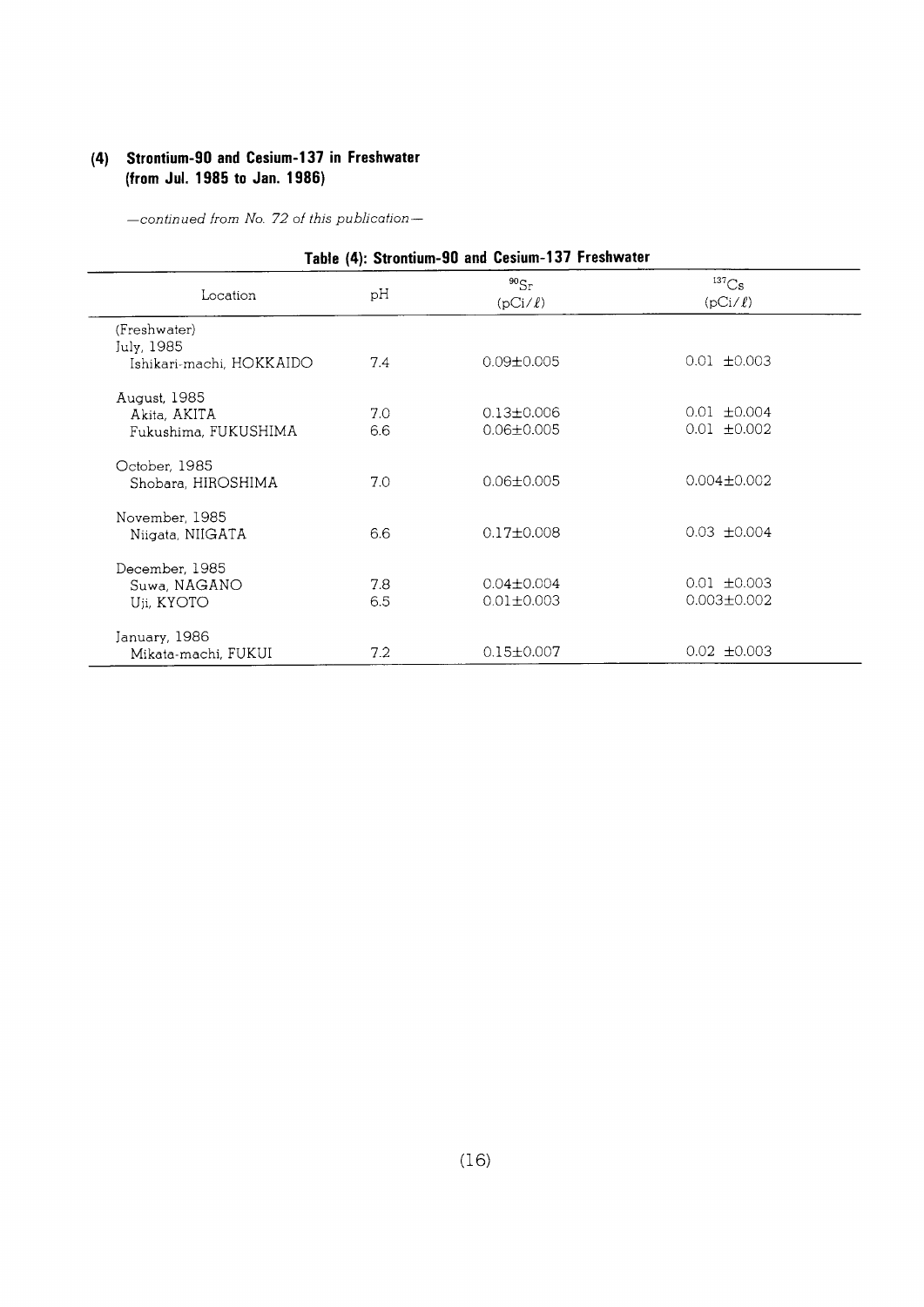

 $(17)$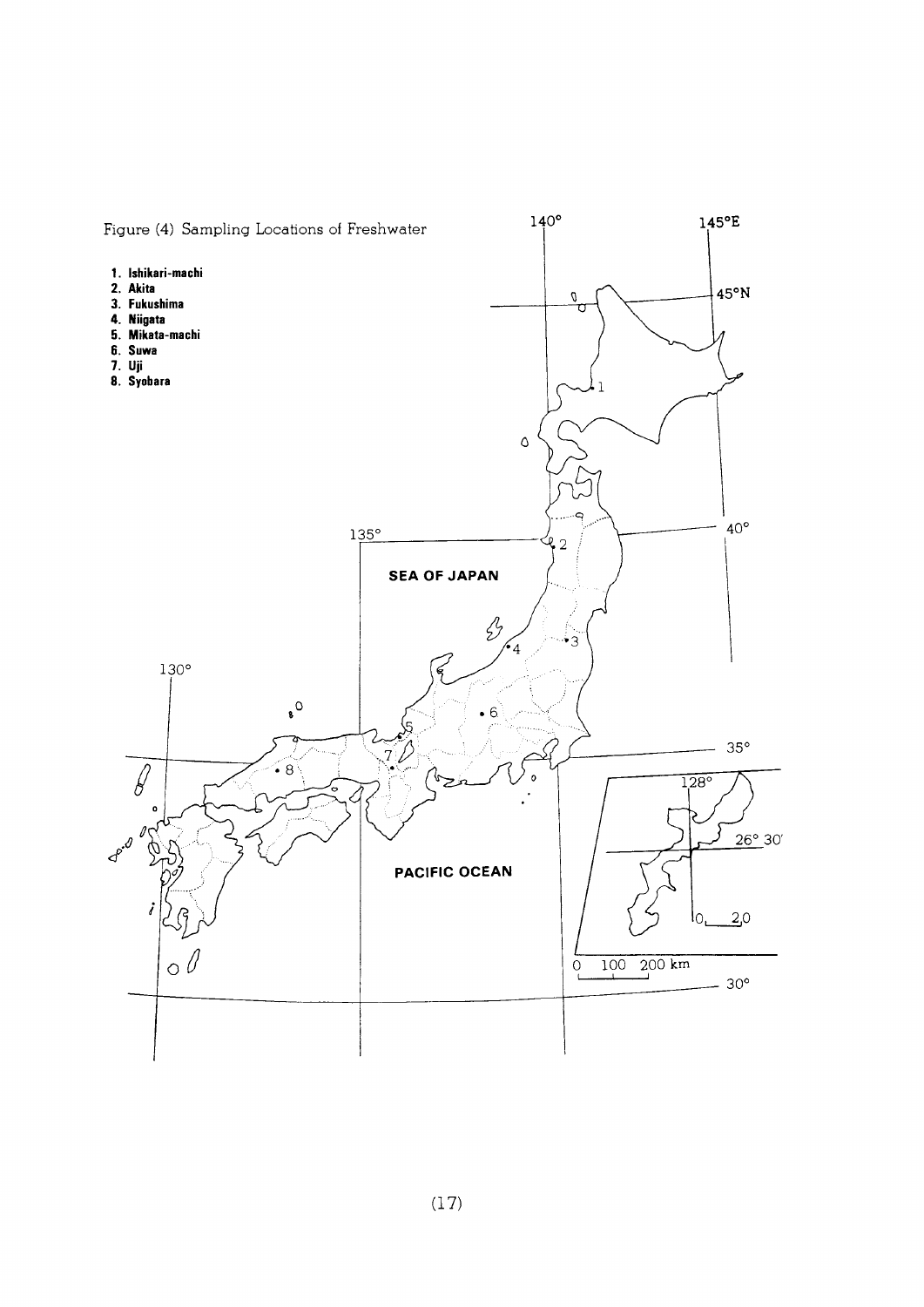## (5) Strontium-90 and Cesium-137 in Soil (from Jul. 1985 to Sep. 1985)

|                       | Table (5): Strontium-90 and Cesium-137 in Soil |                |                |                     |                |
|-----------------------|------------------------------------------------|----------------|----------------|---------------------|----------------|
|                       | Sampling                                       | $^{90}Sr$      |                | $^{137}\mathrm{Cs}$ |                |
| Location              | Depth(cm)                                      | (pCi/kg)       | $(mCi/km^2)$   | (pCi/kg)            | $(mCi/km^2)$   |
| July, 1985            | $0 - 5$                                        | 38± 3.8        | $1.4 \pm 0.14$ | $22 \pm 3.2$        | $0.8 \pm 0.12$ |
| Aomori, AOMORI        | $5 - 20$                                       | 6± 2.4         | $0.7 + 0.25$   | 3± 2.3              | $0.4 \pm 0.24$ |
| Katsushika, TOKYO     | $0 - 5$                                        | $33\pm 4.0$    | $1.8 \pm 0.22$ | $65 \pm 5.1$        | $3.6 \pm 0.28$ |
|                       | $5 - 20$                                       | 110±6          | $22$ $\pm 1.2$ | 230±8               | 48 ±1.7        |
| Kashiwazaki, NIIGATA  | $0 - 5$                                        | $42 \pm 3.9$   | $3.4 \pm 0.32$ | 580±13              | $47$ $\pm 1.1$ |
|                       | $5 - 20$                                       | 100±6          | $24$ $\pm 1.3$ | 970±18              | 230 $±4$       |
| Kanazawa, ISHIKAWA    | $0 - 5$                                        | 89± 5.9        | $3.5 \pm 0.23$ | 260±9               | 10 f 0.4       |
|                       | $5 - 20$                                       | 88± 5.4        | 15 ±0.9        | 160± 7              | $26$ $\pm 1.2$ |
| Nagano, NAGANO        | $0 - 5$                                        | 48± 4.2        | $2.0 \pm 0.17$ | $150 \pm 7$         | $6.0 + 0.28$   |
|                       | $5 - 20$                                       | 72± 4.9        | $7.2 \pm 0.49$ | 170±7               | 17 ±0.7        |
| Gotenba, SHIZUOKA     | $0 - 5$                                        | 29± 3.9        | $1.0 \pm 0.13$ | $91 \pm 5.7$        | $3.1 \pm 0.20$ |
| $\boldsymbol{H}$      | $5 - 20$                                       | 35± 3.7        | 4.6±0.49       | $220 \pm 8$         | 29 ±1.1        |
| Kumatori-machi, OSAKA | $0 - 5$                                        | 90± 5.6        | $4.8 \pm 0.30$ | $55 \pm 4.7$        | $3.0 \pm 0.25$ |
|                       | $5 - 20$                                       | $44\pm 4.3$    | $6.9 \pm 0.68$ | $27 \pm 3.9$        | $4.3 \pm 0.62$ |
| Wakayama, WAKAYAMA    | $0 - 5$                                        | 19± 3.5        | $0.6 \pm 0.12$ | 81± 5.3             | $2.7 \pm 0.18$ |
|                       | $5 - 20$                                       | 16± 3.5        | $1.3 \pm 0.29$ | 50± 4.6             | $4.1 \pm 0.38$ |
| Kokufu-machi, TOTTORI | $0 - 5$                                        | 6±3.0          | $0.3 \pm 0.16$ | $27 \pm 3.7$        | $1.4 \pm 0.19$ |
|                       | $5 - 20$                                       | $25 \pm 5.1$   | $3.3 \pm 0.67$ | 36± 3.9             | $4.7 \pm 0.51$ |
| Oota, SHIMANE         | $0 - 5$                                        | 1300±20.0      | $18 \pm 0.3$   | 4200±40             | 56 $\pm 0.5$   |
|                       | $5 - 20$                                       | $510 \pm 12.0$ | 33 $\pm 0.8$   | 1300±20             | 82 ±1.3        |
| Tsuyama, OKAYAMA      | $0 - 5$                                        | 25± 3.5        | $0.8 \pm 0.11$ | 94± 5.8             | $3.1 \pm 0.19$ |
|                       | $5 - 20$                                       | 27± 3.8        | $2.7 \pm 0.38$ | 96± 5.8             | $9.7 \pm 0.58$ |
| Hagi, YAMAGUCHI       | $0 - 5$                                        | 60± 4.8        | $3.2 \pm 0.25$ | 180±7               | $9.7 \pm 0.40$ |
| $^{\prime\prime}$     | $5 - 20$                                       | 64± 5.0        | $15$ $\pm 1.2$ | 170± 7              | 39 ±1.7        |
| Kochi, KOCHI          | $0 - 5$                                        | 280±10         | $15 \pm 0.5$   | 940±17              | 50 ±0.9        |
|                       | $5 - 20$                                       | 190±8          | $24 \pm 1.0$   | 360±11              | 45 ±1.3        |
| Fukuoka, FUKUOKA      | $0 - 5$                                        | $270 \pm 10$   | $10 \pm 0.4$   | 350±10              | 14 $\pm 0.4$   |
|                       | $5 - 20$                                       | 220±9          | $15 \pm 0.6$   | 49± 4.3             | $3.4 \pm 0.30$ |
| Saga, SAGA            | $0 - 5$                                        | 10±2.9         | $0.4 \pm 0.13$ | 10± 3.1             | $0.4 \pm 0.15$ |
|                       | $5 - 20$                                       | 10±2.8         | $1.8 \pm 0.52$ | 16± 3.4             | $2.9 \pm 0.64$ |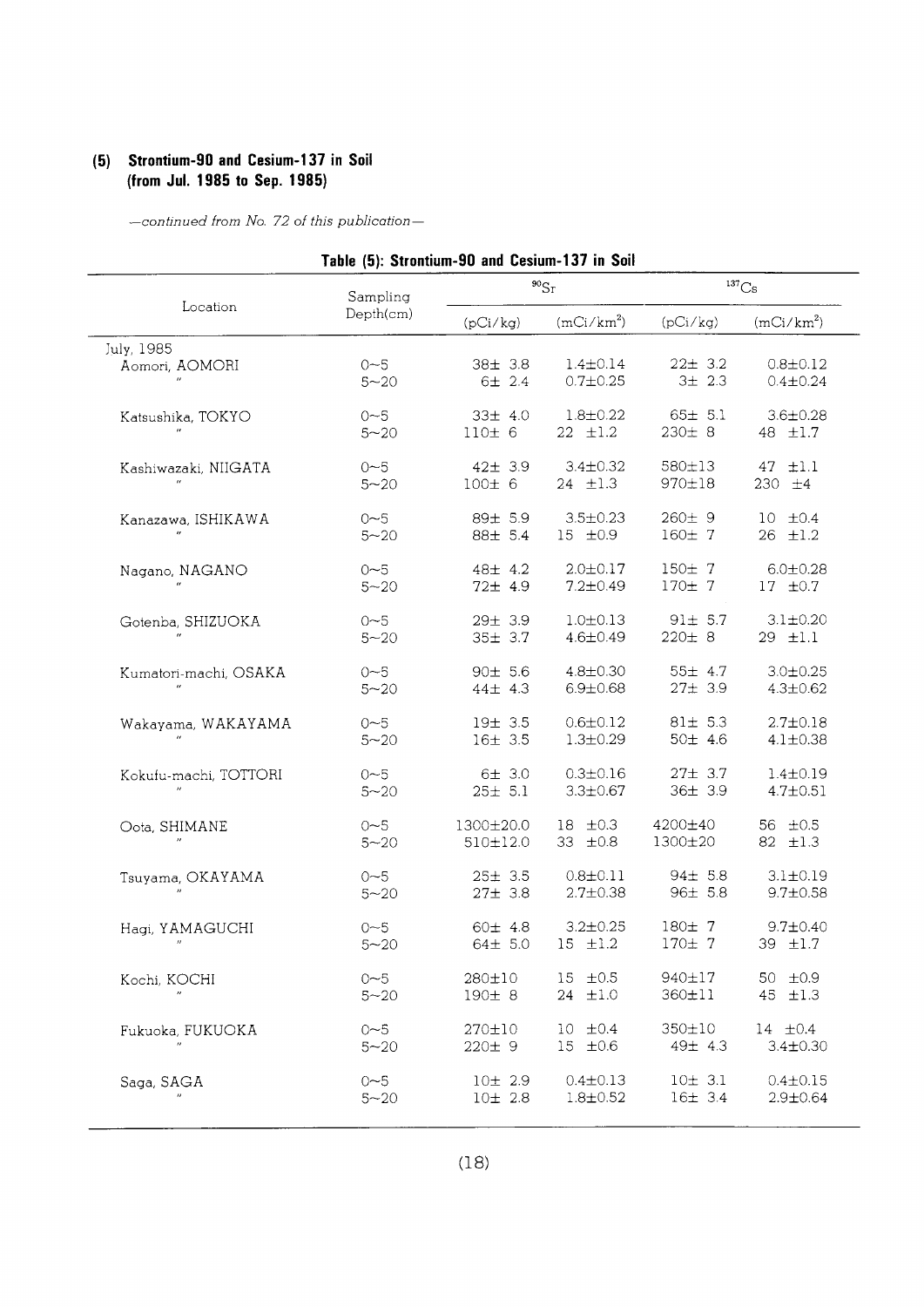| Location                                                      | Sampling<br>Depth(cm) | $^{90}Sr$               |                                | $^{137}\mathrm{Cs}$       |                                  |
|---------------------------------------------------------------|-----------------------|-------------------------|--------------------------------|---------------------------|----------------------------------|
|                                                               |                       | (pCi/kg)                | $(mCi/km^2)$                   | (pCi/kg)                  | $(mCi/km^2)$                     |
| Obama-machi, NAGASAKI<br>$\boldsymbol{\theta}$                | $0 - 5$<br>$5 - 20$   | 290±9<br>190±8          | $12 + 0.4$<br>±0.8<br>19       | 2400±30<br>650±14         | 100<br>$+1$<br>65<br>±1.4        |
| Naha, OKINAWA<br>$^{\prime\prime}$                            | $0 - 5$<br>$5 - 20$   | 75± 5.0<br>$64 \pm 4.8$ | $3.7 \pm 0.25$<br>$12 + 0.90$  | $220 \pm 8$<br>130± 7     | $+0.4$<br>11<br>$24 + 1.2$       |
| August, 1985<br>Sapporo, HOKKAIDO<br>$\overline{\phantom{a}}$ | $0 - 5$<br>$5 - 20$   | $420 \pm 11$<br>230±9   | 14 $\pm 0.3$<br>39 ±1.5        | $1200 + 20$<br>230±9      | $\pm 0.6$<br>40<br>40<br>±1.5    |
| Iwadeyama-machi, MIYAGI<br>$\boldsymbol{\theta}$              | $0 - 5$<br>$5 - 20$   | 110±7<br>66± 4.8        | $4.6 \pm 0.30$<br>$12 \pm 0.9$ | 140±7<br>100±6            | $6.0 + 0.30$<br>$18$ $\pm 1.1$   |
| Yokohama, KANAGAWA                                            | $0 - 5$<br>$5 - 20$   | $270 + 11$<br>150±7     | $8.6 \pm 0.35$<br>$17 + 0.8$   | 750±15<br>180±8           | $24 + 0.5$<br>21<br>±0.9         |
| Fukui, FUKUI<br>$\mathbf{r}$                                  | $0 - 5$<br>$5 - 20$   | 70±5.4<br>$26 \pm 4.2$  | $2.7 + 0.21$<br>$4.3 + 0.71$   | $160 + 7$<br>$35 \pm 4.2$ | $6.3 \pm 0.28$<br>$6.0 \pm 0.72$ |
| Matsuyama, EHIME                                              | $0 - 5$<br>$5 - 20$   | $33 \pm 3.8$<br>5±2.6   | $1.3 + 0.15$<br>$0.6 \pm 0.30$ | 840±15<br>$41 \pm 4.2$    | 34 $\pm 0.6$<br>$4.8 \pm 0.50$   |
| September, 1985<br>Kawabe-machi, AKITA<br>$\cdot$             | $0 - 5$<br>$5 - 20$   | 570±13<br>860±15        | $\pm 0.4$<br>18<br>81<br>±1.5  | $1400 \pm 20$<br>2300±30  | 45<br>$\pm 0.7$<br>±3<br>220     |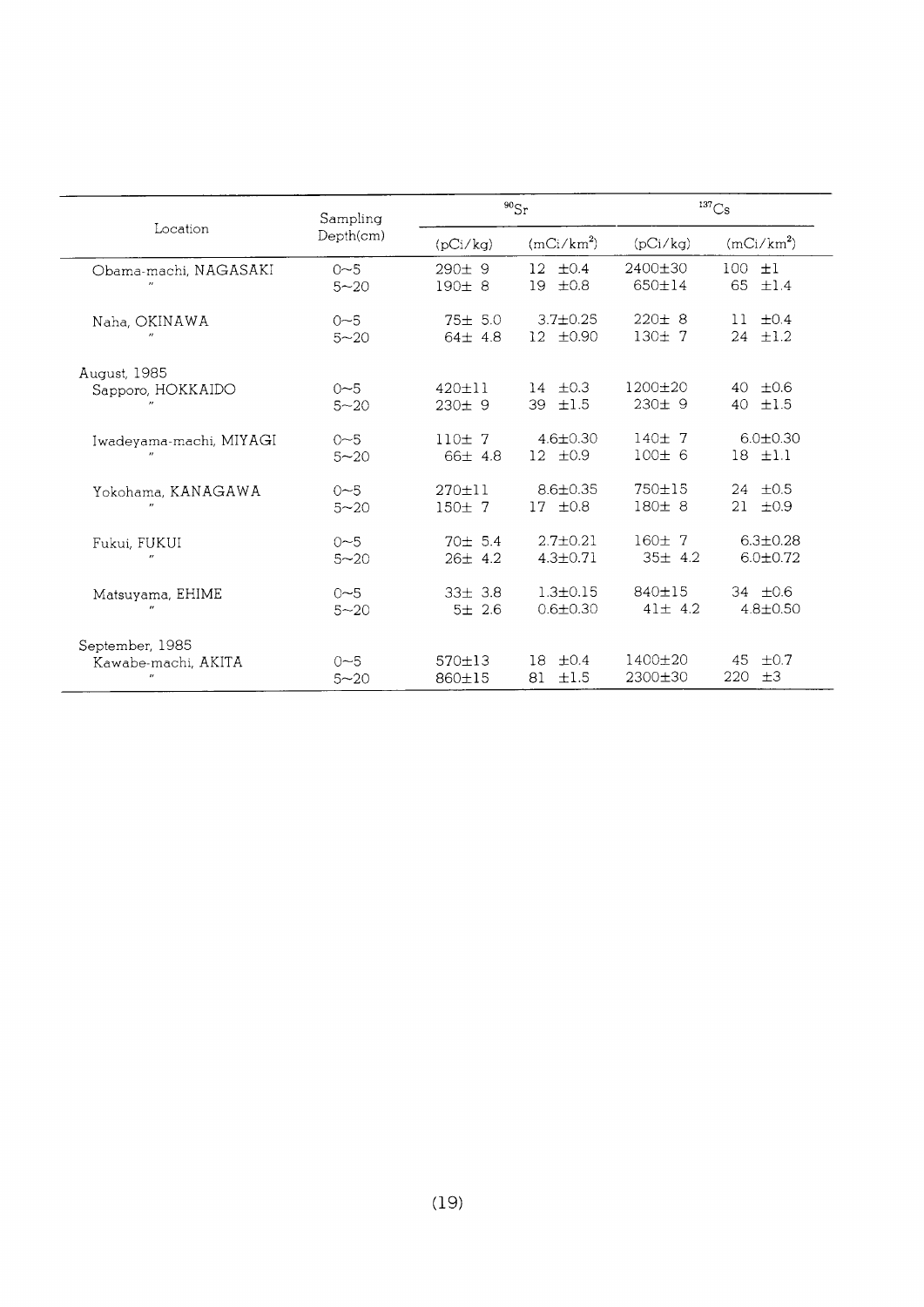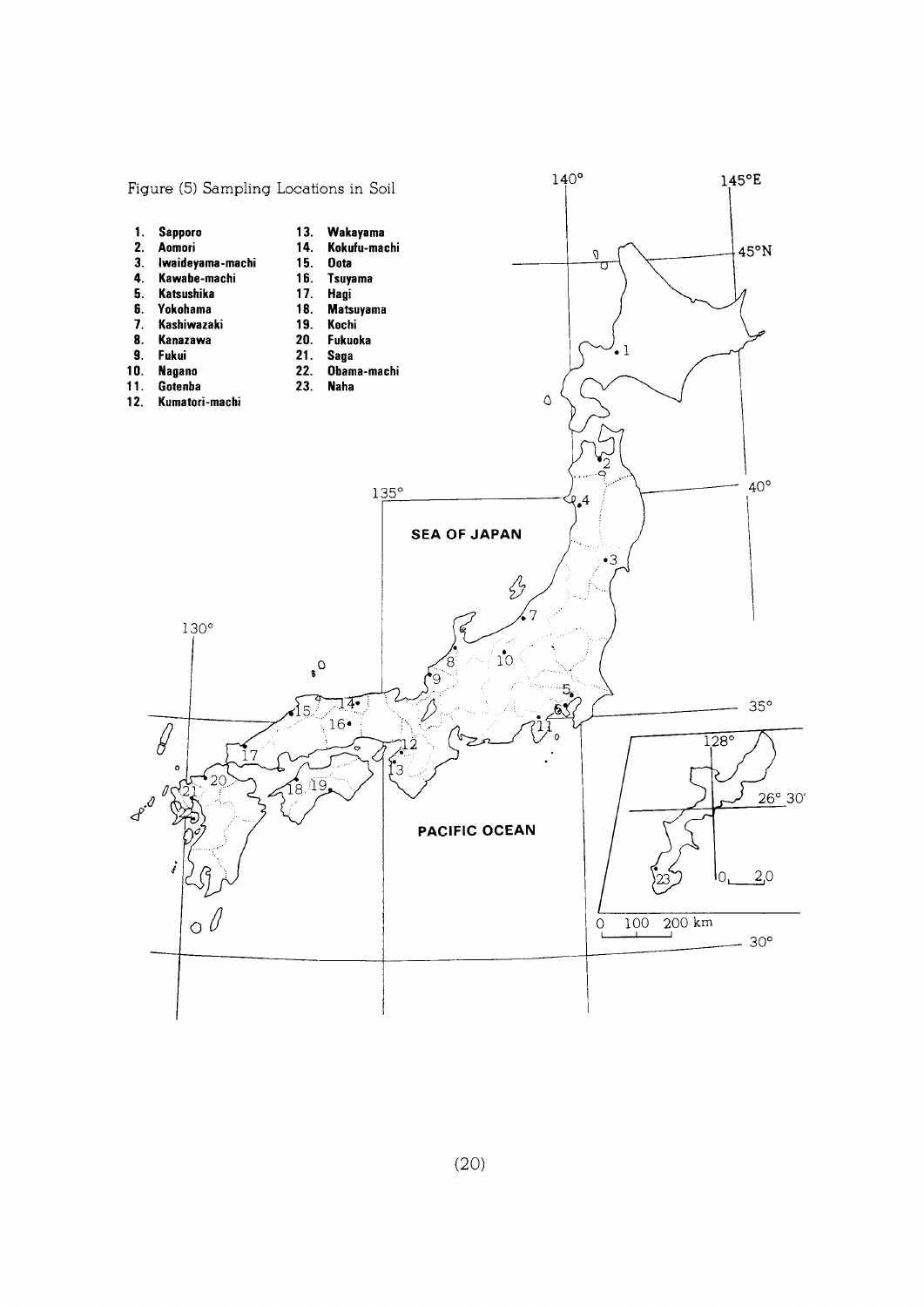## (6) Strontium-90 and Cesium-137 in Sea Water (from Jul. 1985 to Sep. 1985)

-continued from No. 70 of this publication-

| Location                    | Sample volume<br>analyzed $(\ell)$ | Cl<br>(0 / 00) | $^{90}Sr$<br>$(pCi/\ell)$ | $^{137}Cs$<br>$(pCi/\ell)$ |
|-----------------------------|------------------------------------|----------------|---------------------------|----------------------------|
| July, 1985                  |                                    |                |                           |                            |
| Off-Niigata-port, NIIGATA   | 41.3                               | 17.52          | $0.12 + 0.011$            | $0.12 + 0.011$             |
| Ise-bay, AICHI              | 40                                 | 14.6           | $0.08 \pm 0.010$          | $0.09 + 0.010$             |
| Moji-port, FUKUOKA          | 40                                 | 17.79          | $0.08 + 0.010$            | $0.11 + 0.011$             |
| Off-Kaseda, KAGOSHIMA       | 40                                 | 17.5           | $0.07 \pm 0.009$          | $0.12 \pm 0.012$           |
| August, 1985                |                                    |                |                           |                            |
| Off-Tomari, HOKKAIDO        | 40                                 | 18.55          | $0.09 + 0.010$            | $0.10 + 0.010$             |
| Mutsu-bay, AOMORI           | 40                                 | 17.7           | $0.09 \pm 0.010$          | $0.11 \pm 0.010$           |
| Off-Matsukawaura, FUKUSHIMA | 40                                 | 17.58          | $0.08 \pm 0.010$          | $0.14 \pm 0.012$           |
| Odawa-bay, KANAGAWA         | 40                                 | 16.6           | $0.08 \pm 0.010$          | $0.11 + 0.011$             |
| Off-Osaka-port, OSAKA       | 40                                 | 11.11          | $0.11 \pm 0.011$          | $0.08 \pm 0.010$           |
| Yamaguchi-bay, YAMAGUCHI    | 40                                 | 18.3           | $0.09 + 0.011$            | $0.11 + 0.010$             |
| September, 1985             |                                    |                |                           |                            |
| Kinnakagusuku-bay, OKINAWA  | 40                                 | 18.98          | $0.09 \pm 0.010$          | $0.08 \pm 0.011$           |

## $(21)$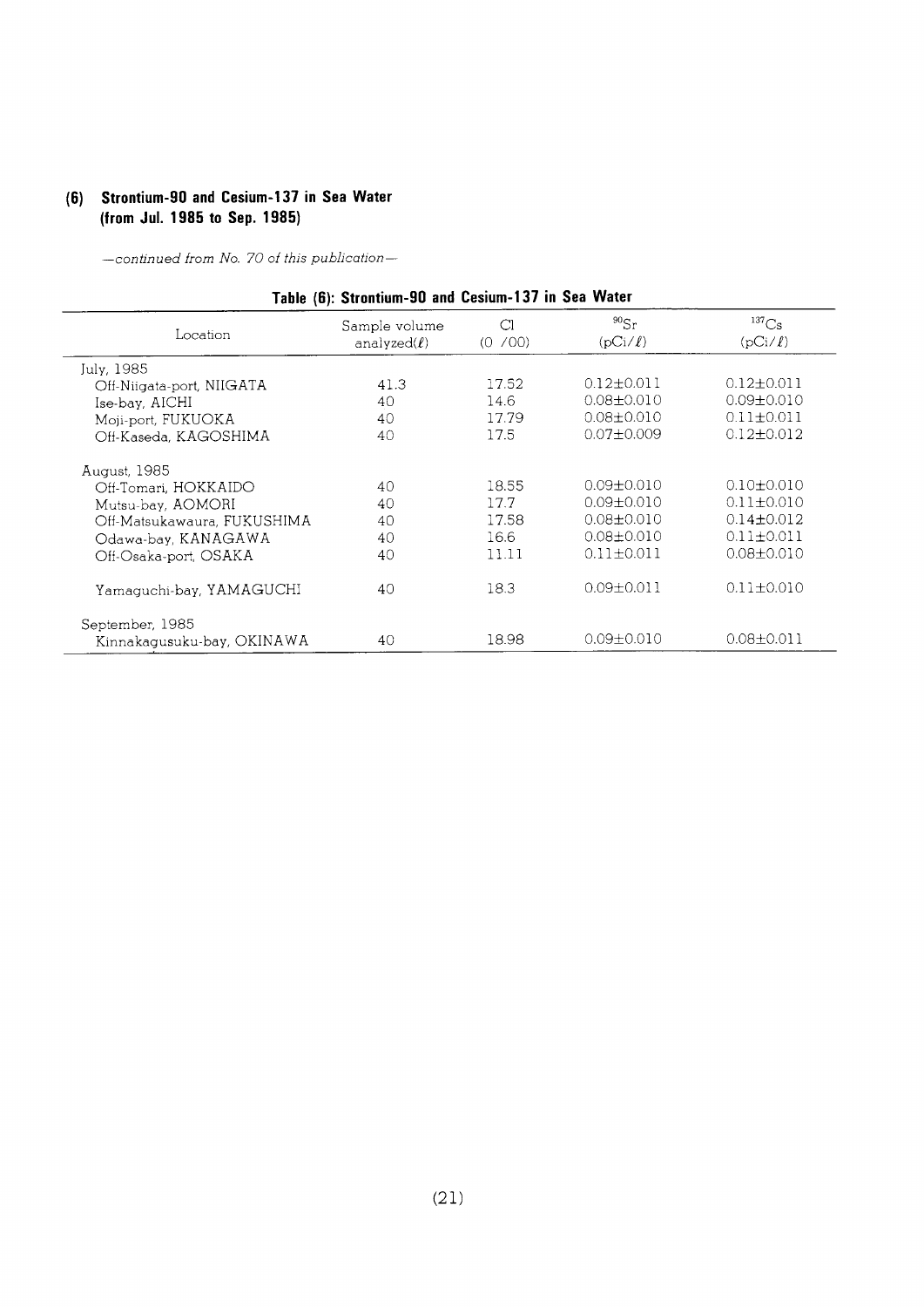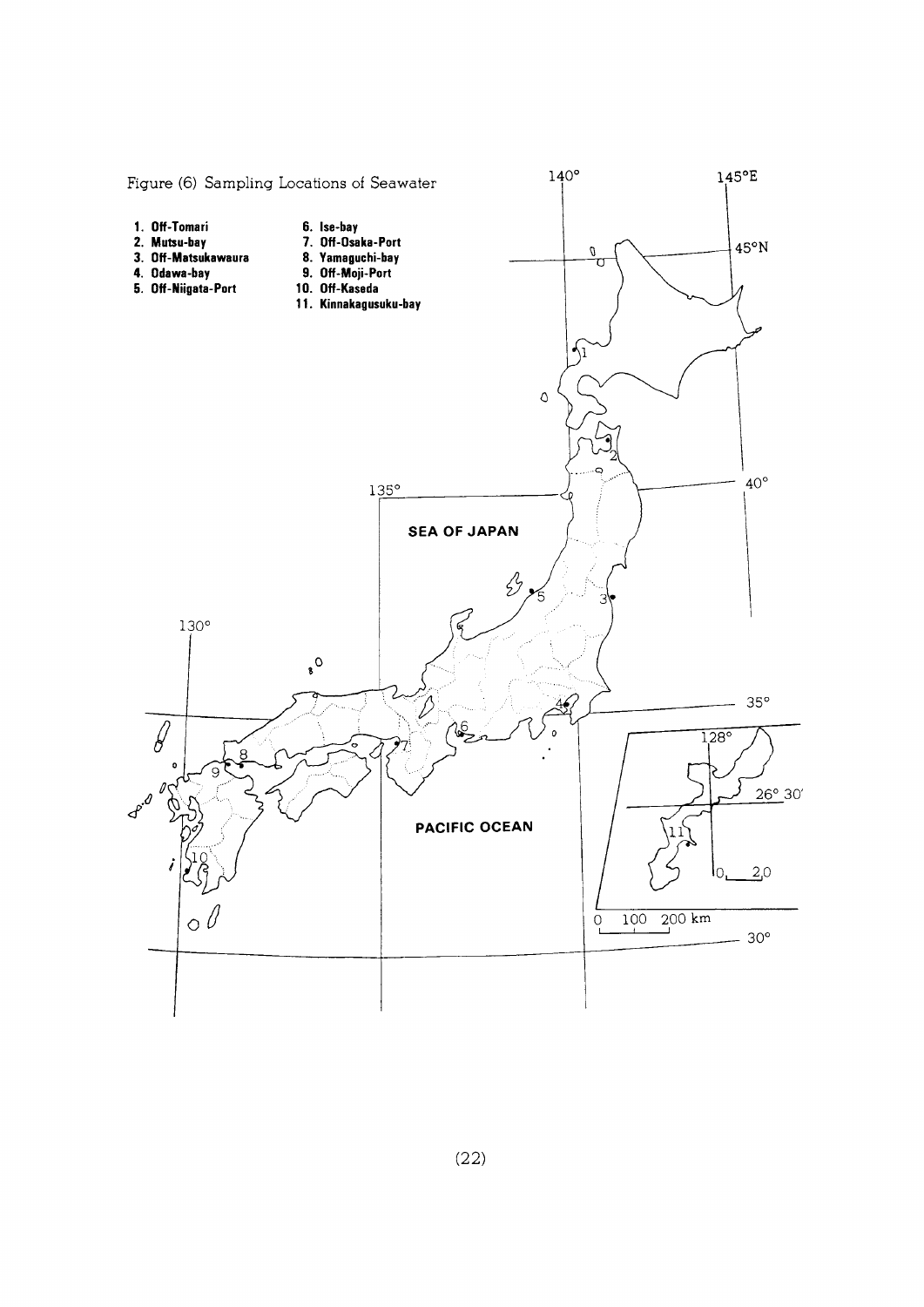## (7) Strontium-90 and Cesium-137 in Sea Sediments (from May 1985 to Sep. 1985)

-continued from No. 70 of this publication-

## Table (7): Strontium-90 and Cesium-137 in Sea Sediments

| Location                    | depth<br>(m) | $^{90}Sr$<br>(pCi/kg) | $^{137}\mathrm{Cs}$<br>(pCi/kg) |  |
|-----------------------------|--------------|-----------------------|---------------------------------|--|
| May, 1985                   |              |                       |                                 |  |
| Mutsu-bay, AOMORI           | 9            | 0±2.3                 | 6±2.9                           |  |
| July, 1985                  |              |                       |                                 |  |
| Off-Tokai, IBARAGI          | 7            | 0 <sub>±</sub> 2.5    | 10±3.1                          |  |
| Off-Niigata-port, NIIGATA   | 30           | 0±2.5                 | $77 + 5.2$                      |  |
| Ise-bay, AICHI              | 20           | 0 <sub>±2.6</sub>     | 68±4.9                          |  |
| Moji-port, FUKUOKA          | 9            | $1\pm 2.6$            | $74\pm5.3$                      |  |
| Off-Kaseda, KAGOSHIMA       | 17           | $3 + 2.5$             | $12+2.9$                        |  |
| August, 1985                |              |                       |                                 |  |
| Off-Tomari, HOKKAIDO        | 7            | 0±2.3                 | $28 + 3.7$                      |  |
| Mutsu-bay, AOMORI           | 11           | 12±3.0                | 210±8                           |  |
| Off-Matsukawaura, FUKUSHIMA | 5            | $0+2.5$               | $13 + 3.1$                      |  |
| Odawa-bay, KANAGAWA         | 7.5          | 0±2.3                 | 68±5.2                          |  |
| Osaka-port, OSAKA           | 12.5         | $4 + 2.8$             | $140 + 7$                       |  |
| Yamaguchi-bay, YAMAGUCHI    | 10           | $2 + 2.5$             | $140 + 7$                       |  |
| September, 1985             |              |                       |                                 |  |
| Kinnakagusuku-bay, OKINAWA  | 14.7         | $4 + 2.7$             | 16±3.1                          |  |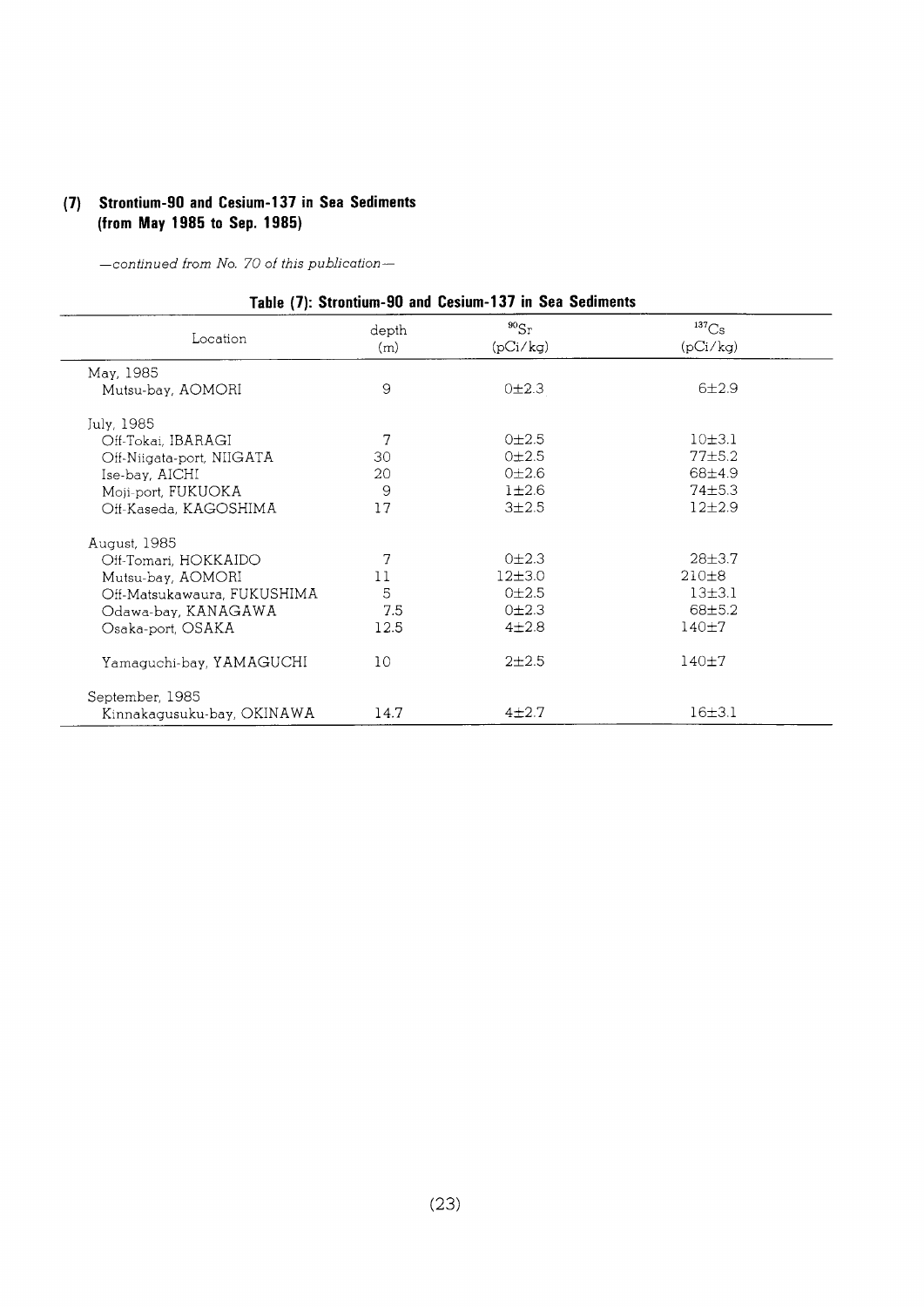

 $(24)$